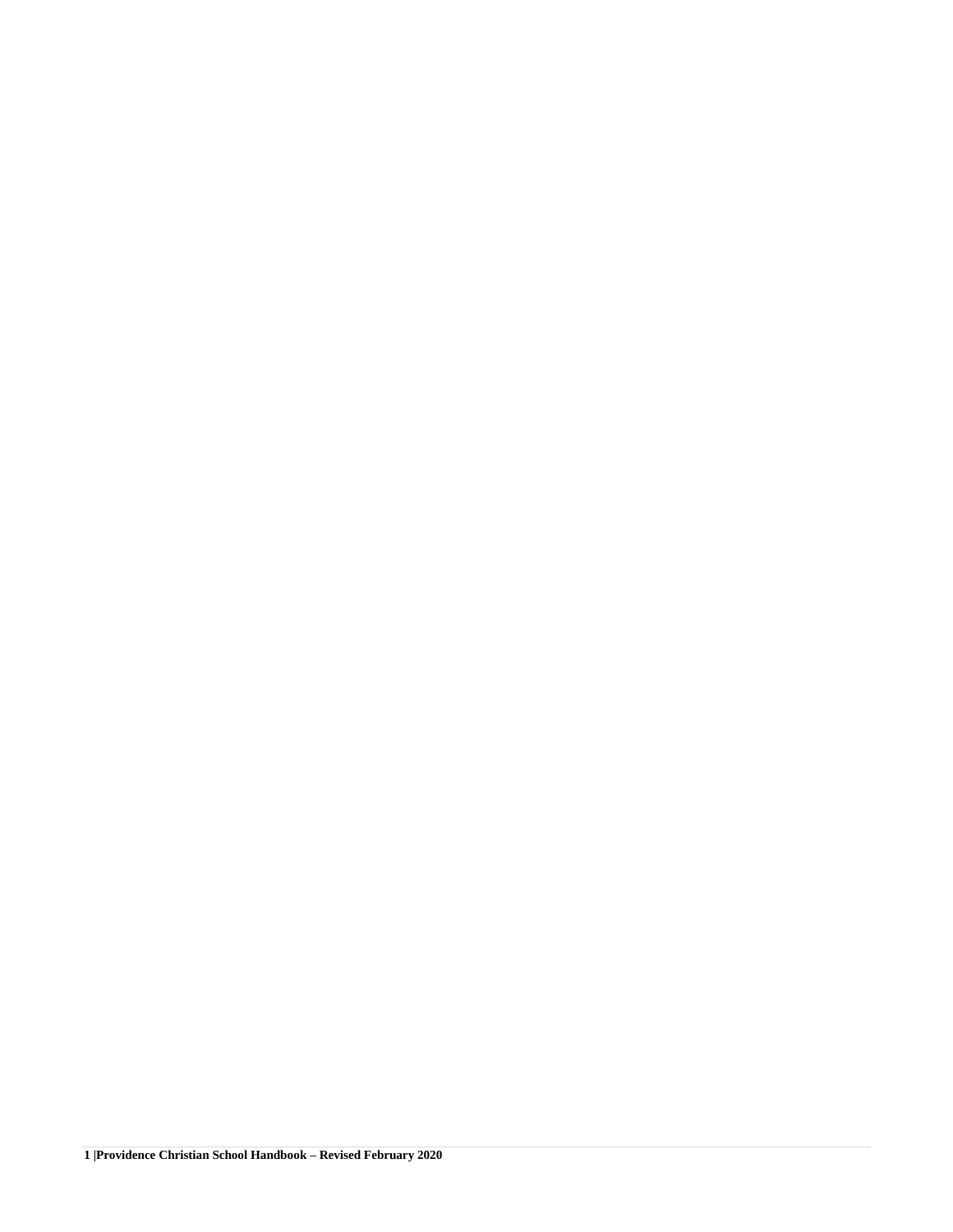# Table of Contents

Table of Contents - 2 Introduction - 3 Non-Discrimination Policy - 3 Mission Statement - 3 Vision Statement - 3 Purpose - 3 Statement of Faith - 4 Philosophy of Christian Education - 5 Objectives  $-6$ 6 Reasons Why We Chose BJUP - 7 Admissions and Enrollment - 8 Waiting List Policy - 8 New Student Diagnostic Assessment - 8 New Student Probationary Period - 8 Assessments – School-wide - 8 Immunization Requirements - 9 Medication Regulations - 10 Communicable Disease Protocol - 11 Nit-Free Policy - 11 Custody Documentation - 11 Student Drop-Off / Pick-Up Policies - 12 Pets at Drop-Off  $& Pick-Up-12$ Authorization for Pick-Up of Students - 13 School Hours - 13 Extended Day Program - 13 Extended Day Rates - 14 Extended Day No Charge Policy - 14 Extended Day Drop-Off & Pick-Up - 14 Visitors & Volunteers - 14 Communication - 15 School Office Communication - 15 School-Wide Communication - 15 Personal Communication – Invitations & Fliers - 16 Power Outage Plan - 16 Emergency Procedures - 16 Emergency Procedures Drills - 16 Campus Lockdown Plan - 16

Attendance - 16 Tardiness - 16 Absenteeism - 16 Anticipated Tardies or Absences - 17 Child Abuse Reporting Obligations - 17 Conflict Resolution Procedures - 17 Hazing and Harassment Policies - 18 Student Code of Conduct - 19 Discipline Policy - 19 Middle School Decorum & Discipline - 20 Playground Rules - 20 School Rules - 21 Personal Items - 22 Electronics, Cell Phone & Social Media Policy - 22 Parent Participation & Conduct - 22 Biblically-Based Parental Responsibilities - 23 Financial Procedures - 23 PCS Board Meeting Policies & Procedures - 24 Lunchtime Procedures - 25 Grooming & Dress Code Policies - 25 General Appearance - 25 Footwear - 26 Outerwear - 26 Uniform Specifications - 26 High School Dress Code Specifications – 26 Dress Code Violation – 27 Physical Education Uniforms - 28 Field Trip Policies & Information for Drivers - 28 Homework Guidelines - 29 Middle School Promotion - 30 Academic Probation - 30 Miscellaneous - 31 Hand Sanitizer Use on Campus - 31 Lost & Found - 31 Class Parties - 31 Daily Commuting – 31 Student Drivers - 32 Pick-Up & Drop-Off Map - 33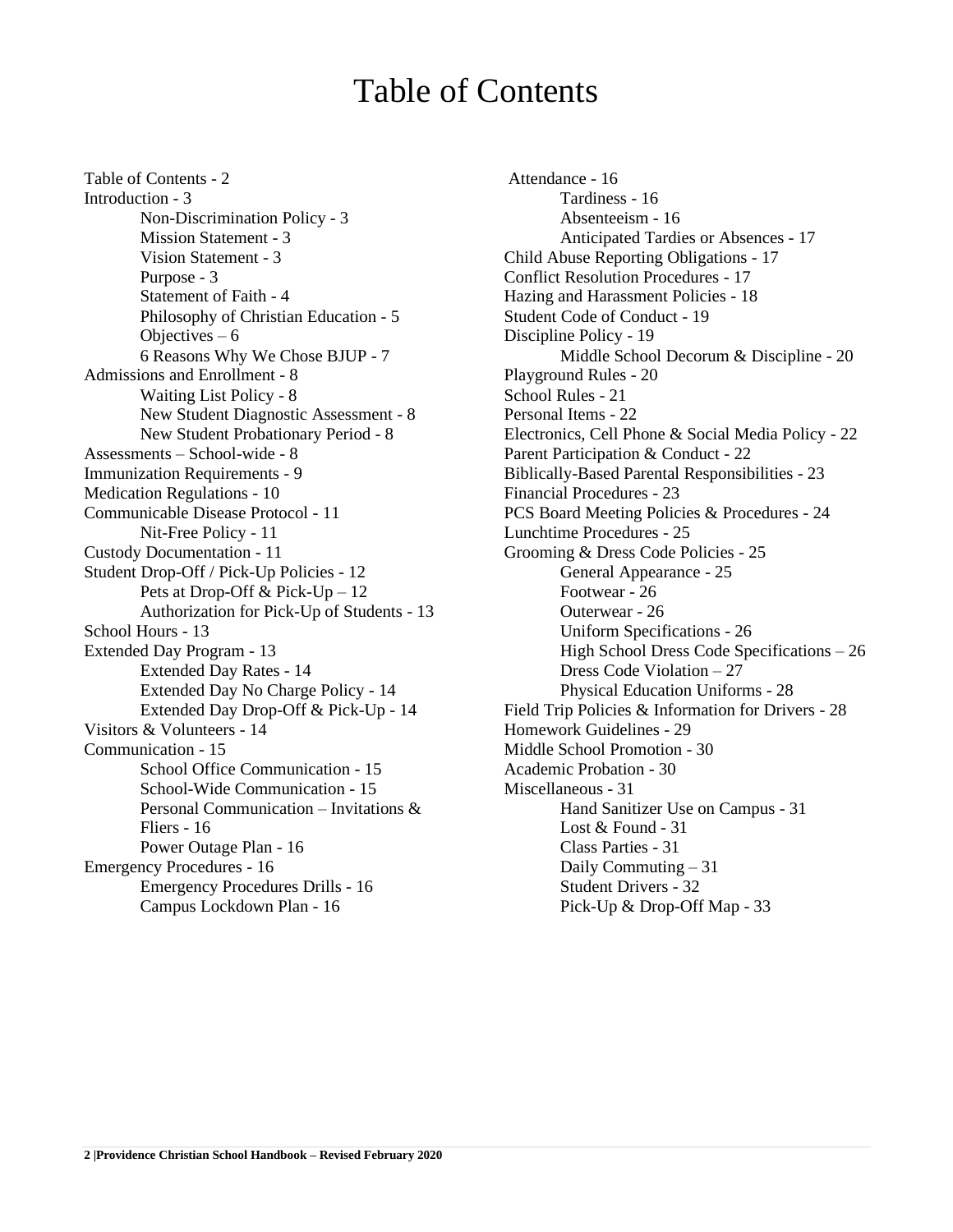# **Introduction**

This handbook has been prepared to serve as an informational guide for Providence Christian School's students and their parents. The Providence Christian School Administration seeks with this handbook to establish greater communication of its policies. Therefore, we ask that you please:

- 1. Read this handbook *with your child* carefully and thoroughly.
- 2. Keep this handbook for future reference.
- 3. Sign and return the Handbook Support Agreement form (included in your child's reenrollment/enrollment forms).

#### **Non-Discrimination Policy**

In accordance with the requirements set forth in IRB No. 1975-49, dated December 8, 1975, Providence Christian School announces the following policy:

> *Providence Christian School admits students of any race, color, or national and ethnic origin to all the rights, privileges, programs, and activities generally accorded or made available to students at the school. It does not discriminate on the basis of race, color, or national and ethnic origin in administration of its educational policies, admission policies, and athletic and other schooladministered programs.*

Concurrence with this policy is not grounded in humanist premises, but rather upon a Biblical worldview centered on the Bible, which is the Word of God. Our doors are open to people of all races and national origins because the love of God, as manifested in the ministry of redemption through Jesus Christ, is intended for all people who will receive it. To this end, Providence Christian School is pleased to serve Christian families in El Dorado County and beyond.

#### **Mission Statement**

It is our mission at Providence Christian School to impart to students the use and love of Christian principles, character, and leadership, as well as provide academic rigor, all through the lens of a Biblical worldview.

#### **Vision Statement**

#### *"Equipping Hearts and Minds to Serve through a Biblical Worldview"*

"May the God of peace… equip you with everything good for doing His will, and may He work in us what is pleasing to Him, through Jesus Christ, to whom be glory forever and ever. Amen." *Hebrews 13:20-21 NIV*

#### **Purpose**

Providence Christian School is an interdenominational school, which establishes Christian truth as a guide for life through a Biblical worldview, centered on the inerrant teachings of Biblical truth. We exhibit and teach Christian character, maintain a high academic standard, teach living a disciplined life through exercising selfrestraint and consideration of others, and support a spirit of patriotism (Galatians 5; I Corinthians 9: 25-27). We trust you will work with us to fulfill our purpose before each other, the community, and most importantly, our Lord and Savior Jesus Christ.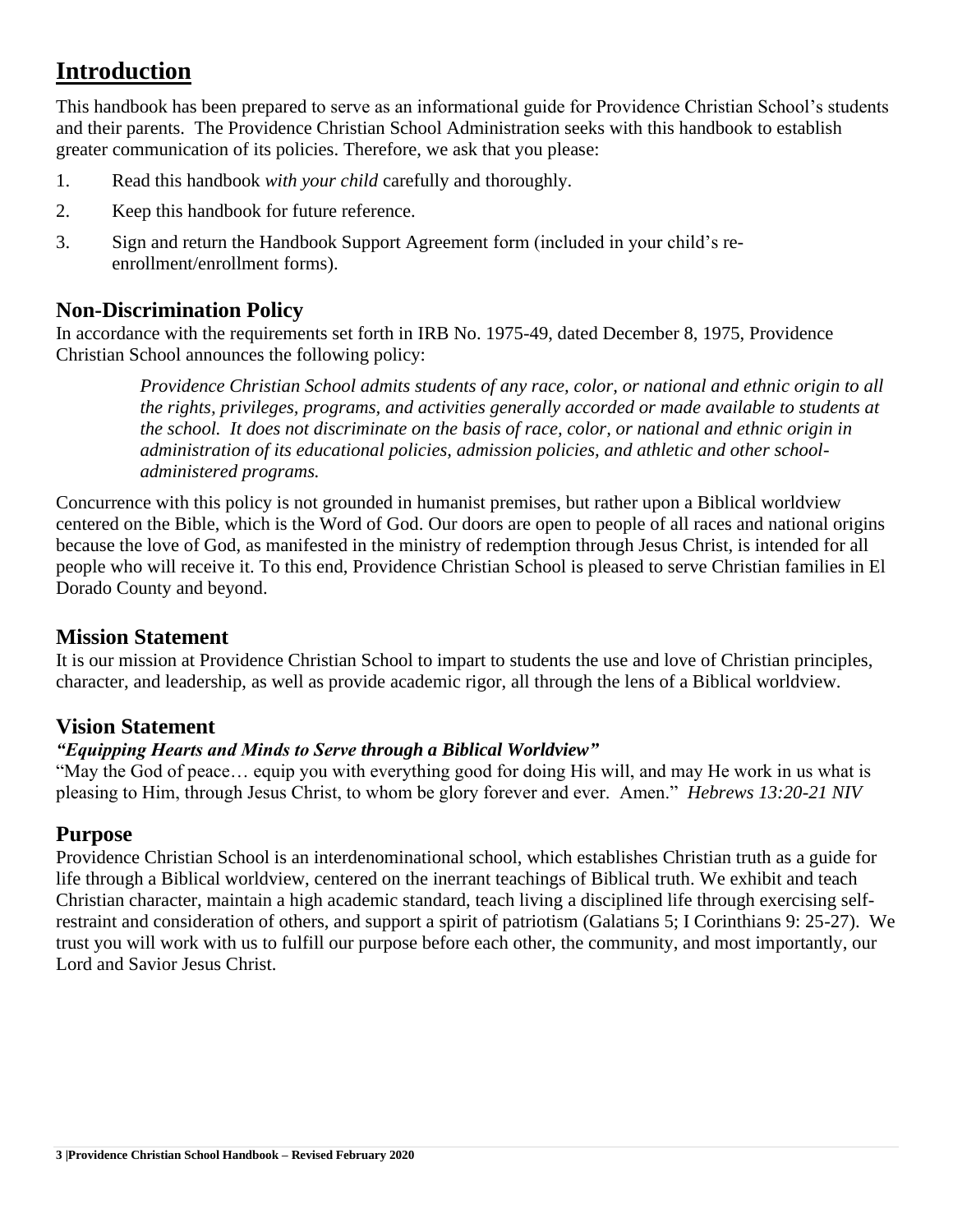# Providence Christian School **Statement of Faith**

The following Statement of Faith is the official belief and policy of the school.

- 1. We believe the Bible to be the verbally inspired, only infallible Word of God and the supreme and final authority in all matters of faith and conduct. 2 Tim. 3:15-17; Ps. 19:7,8; 2 Pet. 1:3, 19-21; Matt. 12:1-12.
- 2. We believe there is one God, eternally existent in three persons: Father, Son, and Holy Spirit. John 1:1-3, 14, 18, John 10:30, 14:9-11, 16, 26, 17:1-3.
- 3. We believe in the deity of our Lord Jesus Christ, in His virgin birth, in His sinless life, in His vicarious and atoning death through His shed blood, in His miracles, in His bodily resurrection, in His ascension to the right hand of the Father, and in His personal return in power and glory. Luke 1:34,35; Gal. 4:4a; Heb. 4:15; 1 Pet. 21:22; John 1:1, 14, 10:30; Col. 1:19; 1 Tim. 2:5; Phil. 2:7,8.
- 4. We believe that for the salvation of lost and sinful man, regeneration by the Holy Spirit is absolutely necessary. We believe salvation is attained by grace alone, through faith alone, in Christ alone, apart from human works or merit. Rom. 8:1-14; John 1:12,13; Titus 3:4-7.
- 5. We believe in the present ministry of the Holy Spirit, by whose indwelling the Christian is enabled to live a godly life. Tit. 3:4-7; John 1:12,13; 2 Cor. 5:17; Eph. 4:22-24.
- 6. We believe in the resurrection of both the saved and the lost: they that are saved unto the resurrection of life, and they that are lost unto the resurrection of damnation. Matt. 13:41-50; 25:41-45; Luke 16:23-28; 2 Thess. 1:9; Rev. 20.
- 7. We believe that heaven and hell are definite places. Matt. 5:10-45; Matt. 18:9; Matt. 23:33.
- 8. We believe in the spiritual unity of believers in our Lord Jesus Christ. Eph. 4:3.
- 9. We believe that marriage has been ordained by God. (Gen. 2:18-25) Providence Christian School recognizes marriage as exclusively the legal union of one man and one woman in which such union is a lifetime commitment. Matt. 19:3-9; Heb. 13:4.
- 10. We believe that, regarding human sexuality, legitimate sexual relations are exercised solely within marriage. Hence sexual activities such as, but not limited to, adultery, fornication, incest, homosexuality, pedophilia and bestiality are inconsistent with the teachings of the Bible. Further, lascivious behavior, the creation and/or distribution and/or viewing of pornography, and efforts to alter one's gender are incompatible with the Biblical witness. Rom. 1:26, 27; Lev. 18:22; 2 Pet. 2:4-10; Jude 6-7; 1 Cor. 6:9,10.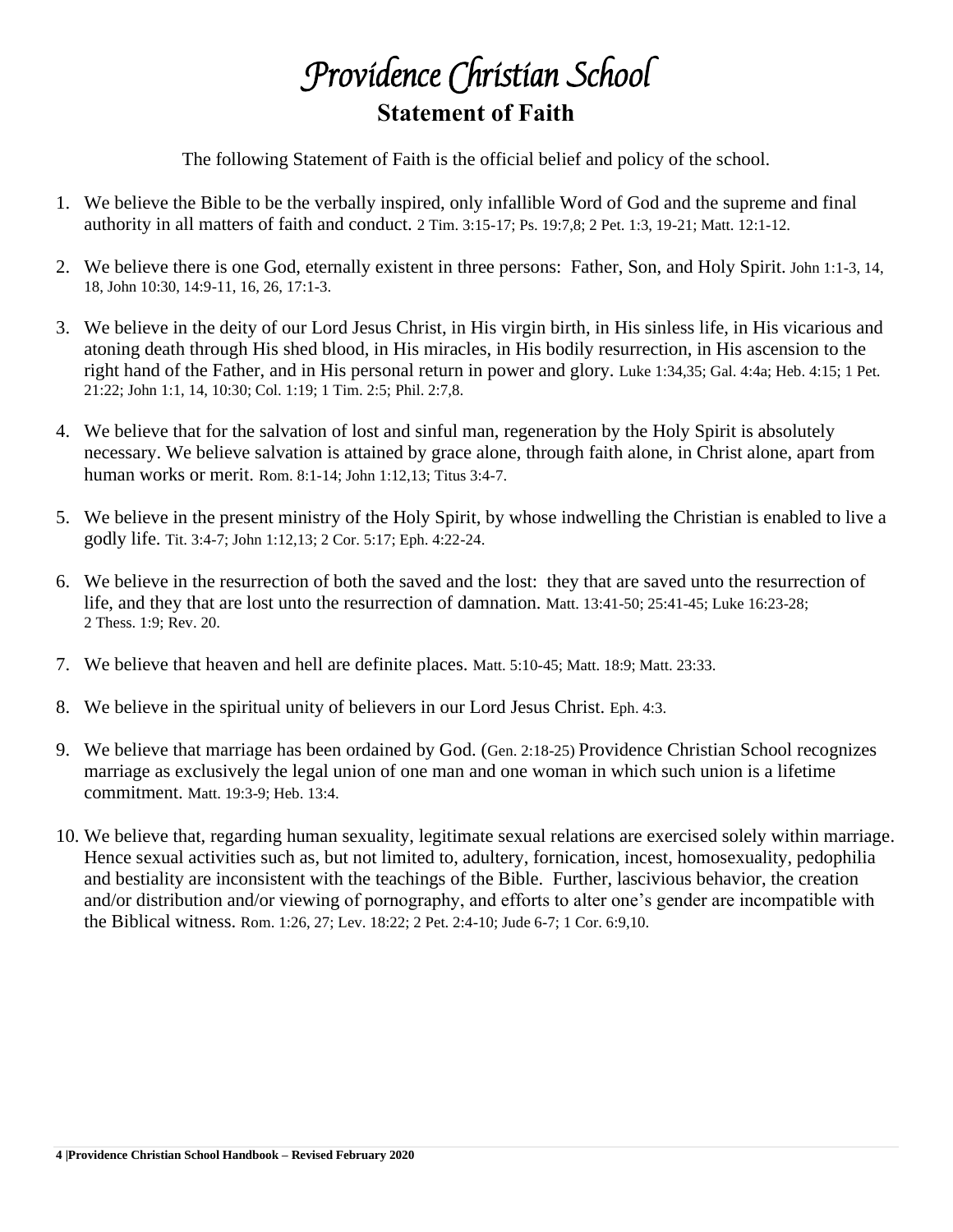# Providence Christian School **Philosophy of Christian Education**

1. Providence Christian School's philosophy of Christian Education is founded on a Biblical worldview.

2. Believing that all truth is a manifestation of God's sovereignty in creation, we have established a school that proclaims God in our educational program and teaches our students that God is involved in every aspect of their lives. For the Christian, there is no division between spiritual and secular knowledge and experience. **All of life is Christ-centered***.* Whatever a child learns, therefore, begins with the foundation of a Biblical worldview and has God as the central point of reference. In essence, the child is taught a viewpoint of life and the world from God's perspective.

Because students are rooted in a Biblical worldview, they are taught that God and His truth are the basis for the educational program, and they are challenged to respond to God with the appropriate use of acquired skills and knowledge. Truth is for our use, and we learn from applying that truth through a Biblical worldview. Responding to God is a growth process and is one in which a child, as prompted by the Holy Spirit, becomes increasingly more active. Students develop the awareness that their accumulated knowledge and skill proficiencies have direct bearing on the three fundamental relationships of life:

- Towards God
- Towards others (as well as oneself)
- Towards one's environment (creation)

It is growth in this response process that leads to the fulfillment of man's calling from God to understand, to shape, to use, to preserve, and to enjoy His creation in a life of service to Him, through service to one's fellow man.

We acknowledge that our students are born with sinful natures that hinder them from accepting God as the reference point for all of life and from responding to Him in ways that are appropriate. When God's salvation through Jesus Christ is applied to a child's life, however, the ability to accept God's guidance and the desire to respond correctly are restored. For this reason, Christian education can never be implemented successfully without a Biblical worldview foundation and the redemptive work of Christ accomplished in a child's life. Our ministry toward our students, on an individual basis, must introduce them to the redeeming work of Christ, helping them to appreciate others and to serve their fellow man. In addition, we must inspire them to academic rigor, thereby enabling them to take their proper position in creation as one that bears the image of God and exercises dominion over God's world.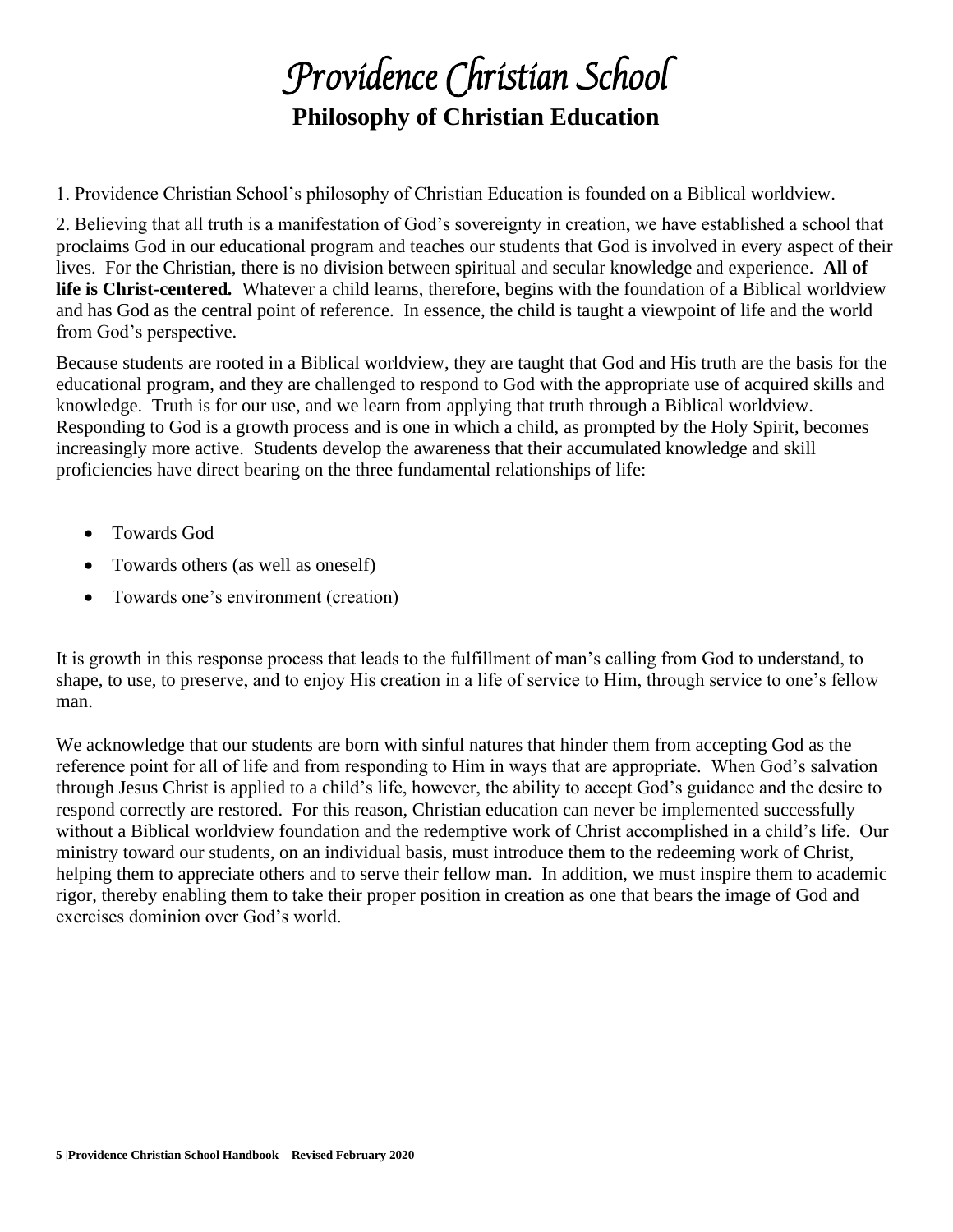# Providence Christian School

# **Objectives**

*The student objectives of the school are centered on five basic ideals:*

#### *1. TO ESTABLISH BIBLICAL WORLDVIEW AS A GUIDE FOR LIFE…*

- By further enriching the knowledge and love of Christ for *"…the fear of the Lord is the beginning of knowledge…"* (Proverbs 1:7 NASB)
- By teaching the student that *"…all scripture is God-breathed and is useful for teaching, rebuking, correcting, and training in righteousness, so that the man of God may be thoroughly equipped for every good work."* (II Timothy 3:16-17 NIV)
- By understanding that *"…through Him all things were made; without Him nothing was made that has been made."*  (John 1:3 NIV)

#### *2. TO MAINTAIN HIGH ACADEMIC RIGOR…*

- By giving students the power to impact their world for Christ by developing their potential through God's Word *"…applying all diligence, in your faith supply moral excellence, and in your moral excellence, knowledge…"* (II Peter 1:5-11 NASB)
- By providing a teaching and support staff that love, encourage, and challenge all students
- By providing a well-balanced, Biblically-based curriculum that prepares students for high school education
- By enabling the student to discern the truth from error because *"…we are of God: he who knows God listens to us; he that is not from God does not listen to us. By this we know the spirit of truth, and the spirit of error."* (I John 4:6 NASB)

#### *3. TO INSTILL PURE MORALS IN THE HEART OF THE STUDENT…*

- By the development of an appreciation for the values accumulated from our past spiritual and Biblical heritage *"You have given me the inheritance of those who fear your name."* (Psalms 61:5 NASB)
- By instillation of the desire to choose right over wrong and to hold to one's convictions under pressure:*"So then, brothers, stand firm and hold to the teachings we passed on to you…"* (II Thessalonians 2:15 NIV)

#### *4. TO LIVE A DISCIPLINED LIFE…*

• By submission to the Holy Spirit *"…the fruit of the Spirit is love, joy, peace, patience, kindness, goodness, faithfulness, gentleness, and self-control… Since we live by the Spirit, let us keep in step with the Spirit."* (Galatians 5:22-23, 25 NASB)

#### *5. TO GENERATE A SPIRIT OF PATRIOTISM…*

- By teaching the student to understand and be in obedience to the scripture that states, *"Everyone must submit himself*  to the governing authorities, for there is no authority except that which God has established. The authorities that *exist have been established by God."* (Romans 13:1 NIV)
- By teaching faithfulness to the kingdom of God and recognition of the atheistic teaching which undermines our country's foundation: *"But you are a chosen race, a royal priesthood, a holy nation, a people of God's own possession…"* (I Peter 2:9 NASB)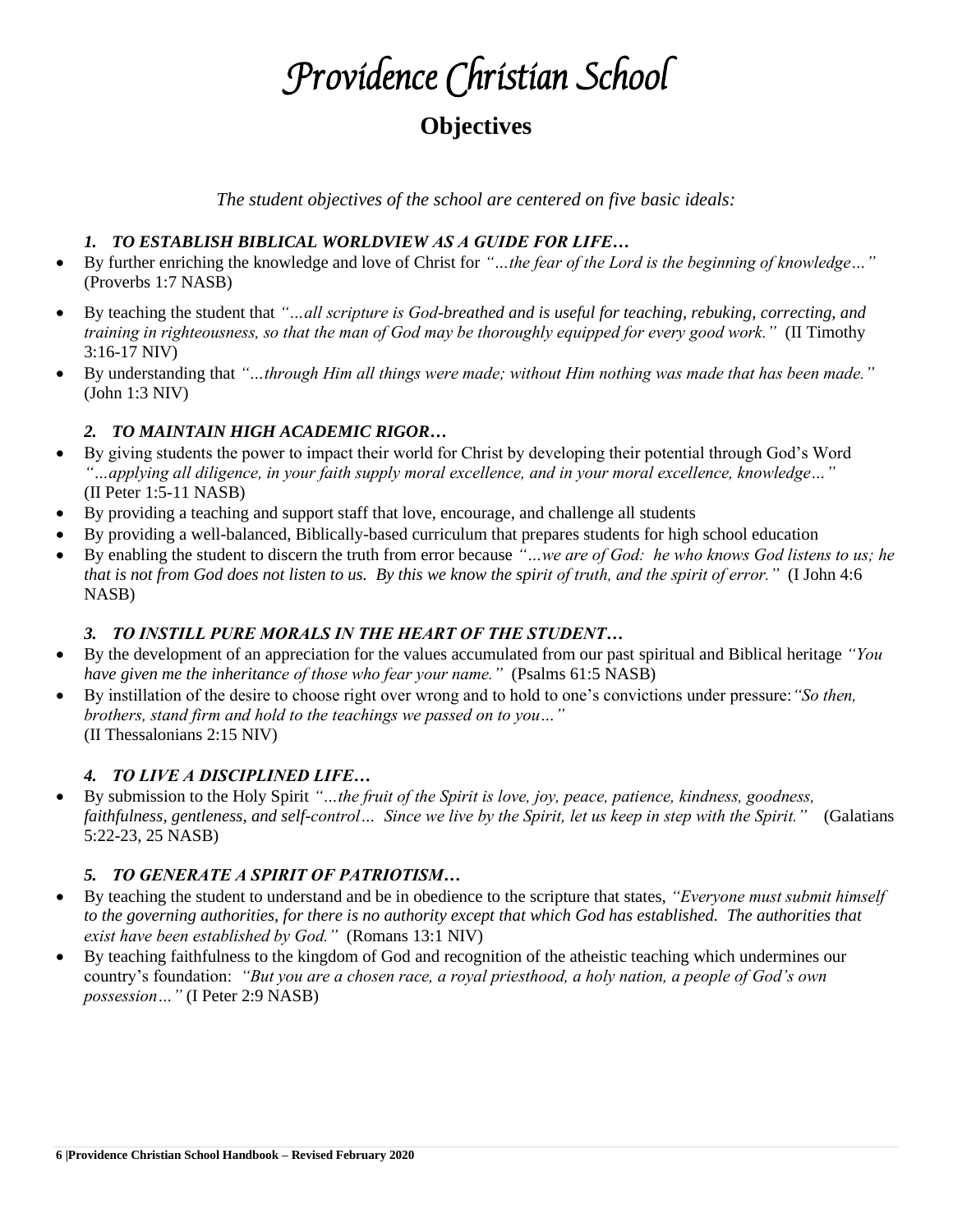# Providence Christian School

# **Six Reasons We Choose Bob Jones University Press Curriculum**

#### **1. Academic Rigor**

The textbooks are designed to fully equip young people to excel in their lives and careers. They challenge each child to think about the topic he is studying and then to interpret and apply what he has learned. And since enjoyment is key to learning, they include the extra details, special features, and real-life applications that make learning fun.

#### *How it's Done*:

- Clear explanation of concepts
- Comprehension questions
- Skill-building problems
- Hands-on activities

#### **2. Biblical Worldview Shaping**

The Christian worldview shines through every BJUP textbook, enabling young people to see God's hand in science, math, history, literature, fine arts, and language. The textbooks are written with the ultimate goal of training each child to think about the world the way God does.

#### *How it's Done:*

- Emphasis on truth, with God's revelation as the standard
- Biblical perspective on events, people, and literature
- Special feature sections, such as "Math and Scripture"
- Activities that correlate science and stewardship
- Focus on the importance of language in communication God's truth

#### **3. Technology Solutions**

BJUP is the first Christian publisher to provide a comprehensive suite of technology support for teachers and students.

#### *These include:*

- Power Point Presentations
- Video Clips
- Online Teacher Community
- eTextbooks for Students
- Projector Ready, editable version of Student Textbook for reference and interaction in class

#### **4. Dependable Content**

BJUP reviews all national standards for each subject before beginning the revisions process. They also review state standards for states that are leaders in education and incorporate them into their materials.

#### **5. Dependable Content**

Content accuracy is so important to BJUP that they originally researched and wrote each textbook from the ground up. The authors are experts in their fields; many have experience teaching in the classroom. They understand how a child's mind processes new information, so they are uniquely qualified to write textbooks that will help children enjoy learning.

#### **6. Excellence for Each Student**

We believe that every child should have the opportunity to reach his full learning potential. The books and materials for each course are adaptable for different learning styles and challenges.

#### *How it's Done:*

- More explanation and clarification for steady learners
- Activities and demonstrations for hands-on learners
- Additional information on high-interest topics for quick learners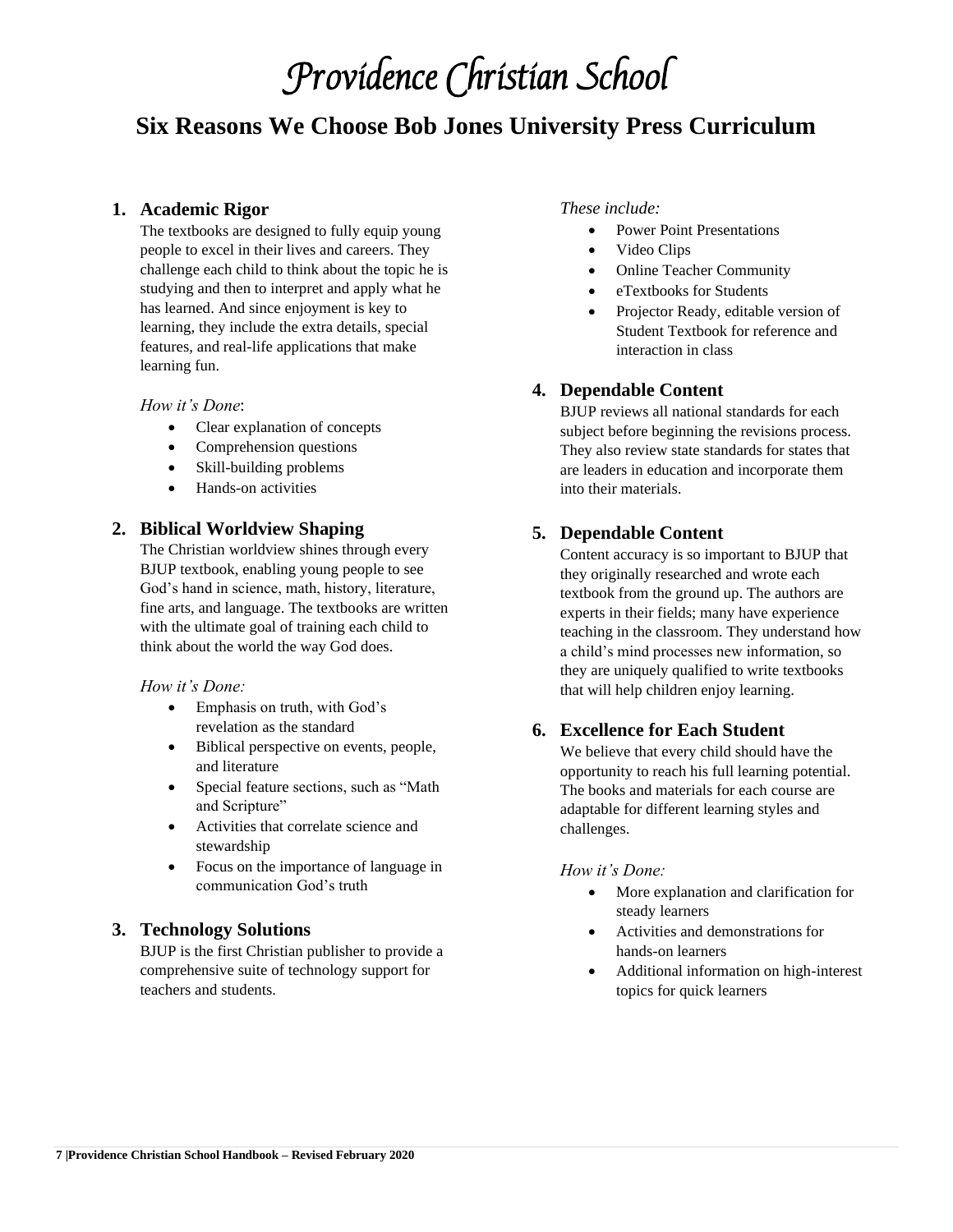# **Admissions and Enrollment**

*Alterations to these policies may only be made by the principal/administrator and board approval.*

# **Waiting List Policy**

When a classroom opening becomes available, either by a student leaving or by board approval of additional enrollment, students listed on the enrollment waiting list will not be placed on a first-come, first-served basis, rather each student application on the enrollment waiting list will be reviewed by the administration. The administration reserves the right to determine the next student to be placed. This determination will be based on the following criteria: teacher recommendation, classroom dynamics, parent interview, and student placement testing.

#### **New Student Diagnostic Assessment**

A student entering Providence Christian School for the first time will be given an assessment to evaluate academic standing. The assessment covers areas such as English grammar and composition, reading, and math.

#### **New Student Probationary Period**

All new students enrolled at Providence Christian School are considered probationary, pending a fourto-six-week review. This enables us to determine if there has been correct academic placement, as well as an opportunity for you to get acquainted with the school, its methods, and its policies.

# **Assessments (school-wide)**

*Assessments provide Administration and teachers with data showing the extent to which their students have acquired information and skills.* 

#### *Overall Assessments*

Iowa E

Standardized norm-referenced achievement test (2007 norms) *This multiple-skill achievement assessment is used to evaluate a student's progress based on comparison with other students in the nation (nationally normed)*

- Administered to students in grades K-8 in the spring; reports are mailed to the parents in the summer
- Administration will use this tool for monitoring overall class progress, and curriculum review and evaluation. This assessment helps us to evaluate the academic excellence of our overall curriculum, by allowing us to track a class's assessment scores over a period of 3-5 years
- Teachers will use this tool for monitoring overall class progress and individual student progress
- This tool enables parents to see their child's strengths and progress

#### CogAT

*This multiple-skill achievement assessment is used to evaluate a student's aptitude based on comparison with other students in the nation (nationally normed)*

- Administered to students in grades 2, 4, 6, and 8 in the spring; reports are mailed to the parents in the summer
- This assessment tool allows us to compare a student's ability level with his/her academic progress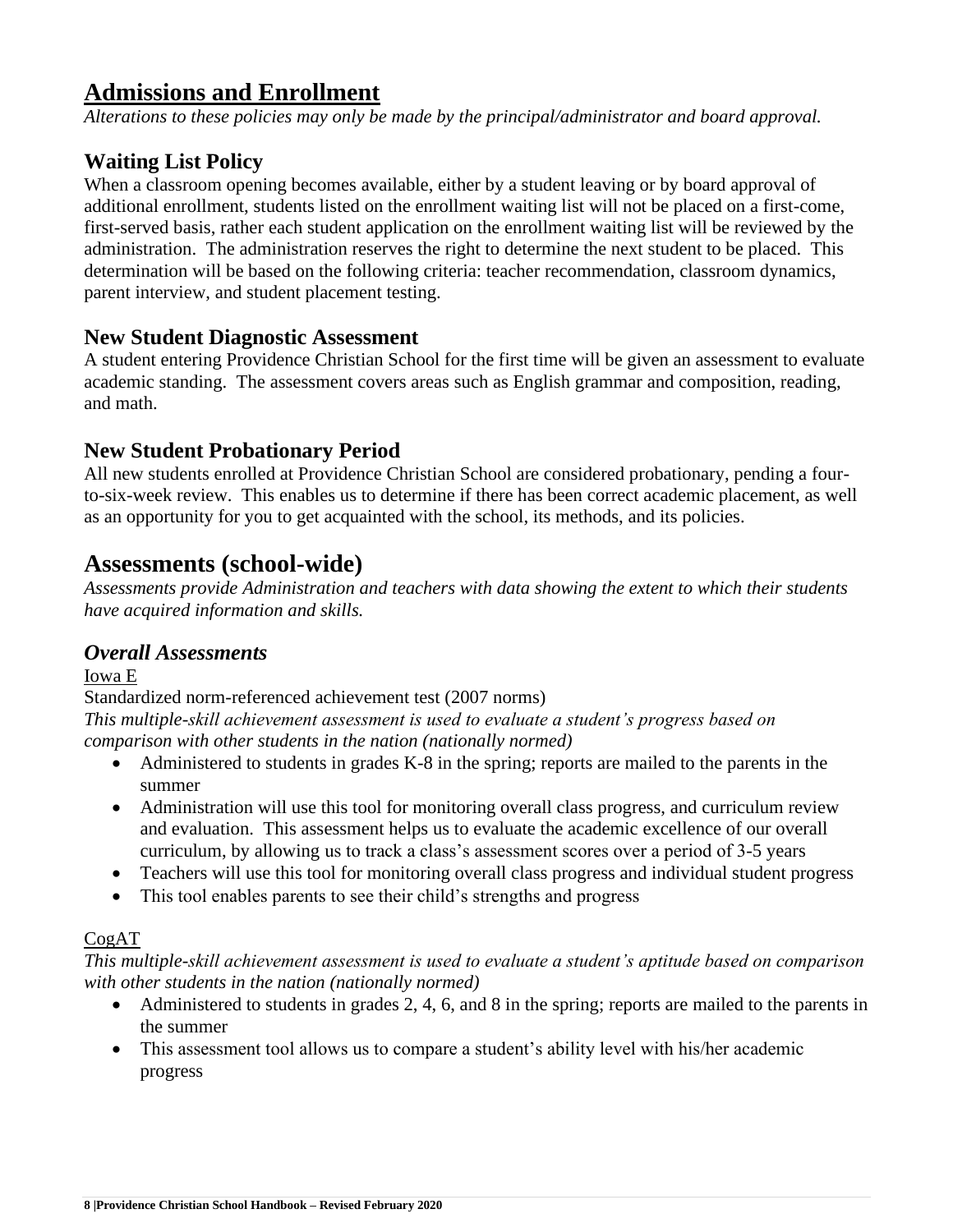#### *Reading Assessment*

DIBELS (*Dynamic Indicators of Basic Early Literacy Skills*)

- Effective reading assessment tool for students in grades K-3
- Screening tool for students in grades 4-6
- Administered three times per year
- Administration will use this tool for monitoring overall class progress, and curriculum review and evaluation
- Teachers will use this tool for monitoring overall class progress and individual student progress
- Monthly progress monitoring resources are available for students placing below grade-level standards
- Skills assessed in grades K-8:

Kindergarten: Letter naming, Phonics Skills

Grade 1: Letter naming, phonics skills, oral reading fluency

Grade 2: Phonics skills, oral reading fluency

Grades 3-6: Oral reading fluency

Grades 6-8: Comprehension and vocabulary

Open Court *Comprehension and Vocabulary Assessments—California Standards-Based* Administered to students in grades 3-6 to assess for grade-level reading ability; administered two times per year.

#### *Math Assessments*

UCD Math Diagnostic Program

• Administered to students in grades 6-8 in May:

Grade 6: Pre-Algebra readiness

Grade 7: Algebra readiness

Grade 8: Geometry readiness

- This assessment will be used as a diagnostic tool for math class-readiness
- Administration will use the assessment results for monitoring overall class progress, and curriculum review and evaluation
- Teachers will use the results for assessment and planning of instruction

# *High School Testing*

- ACT generally grades  $11/12$ , off site
- SAT generally grades  $11/12$ , off site

# **Immunization Requirements**

**The law requires that students who do not provide this documentation by the 1st day of school will not be allowed to attend school until this is provided.**

#### *Kindergarten Immunization Requirements:*

**Polio (OPV)** – 4 doses at any age, but 3 doses meet the requirements for ages 4-6 years, if at least one dose was given on or after the fourth birthday.

**DTaP** (Diphtheria, Tetanus, and Pertussis) *or* **DTP with DT (Tetanus and Diphtheria only)** – 5 doses at any age, but 4 doses meet the requirements for ages 4-6 years, if at least one dose was given on or after the fourth birthday.

**MMR** (Measles, Mumps, & Rubella) – 2 doses are required; both must be given on or after the first birthday.

**Hepatitis B** – 3 doses are required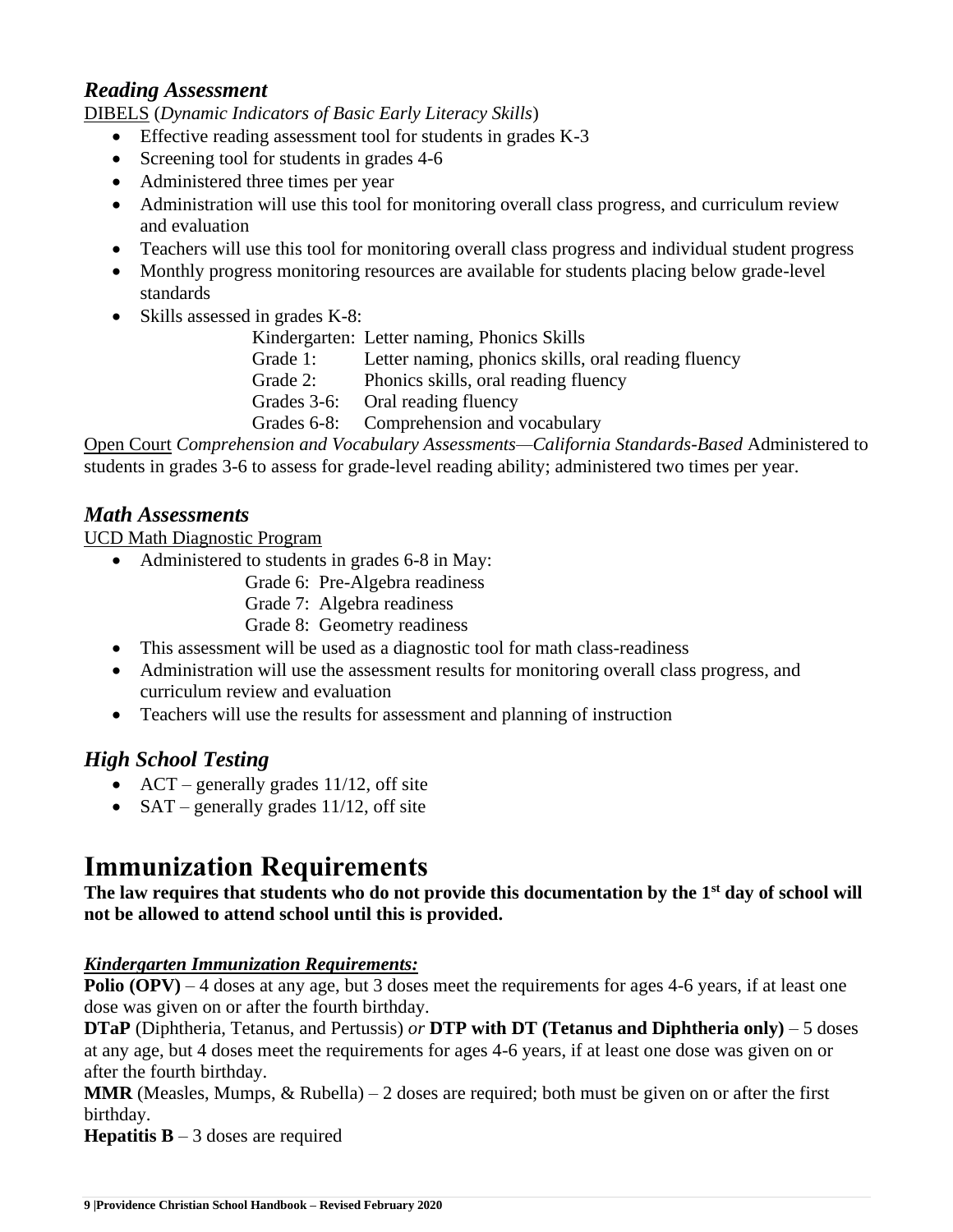**Varicella\* (**Chicken Pox) – 2 doses are required; physician-documented disease history or immunity meets the requirement also.

**Tuberculin Skin Test**– PPD/Mantoux Test is recommended, but not required for entry.

\*Varicella has changed from 1 required dose, to 2 required doses.

#### *Middle School Immunization Requirements:*

Students entering  $7<sup>th</sup>$  Grade must provide documentation of the following:

**Tdap vaccine**—(Tetanus, reduced Diphtheria and Pertussis, usually given around 11-12 yrs)—1 dose **Varicella**—2 doses (at least one of these is typically done before Kindergarten) **MMR**—2 doses (these are both typically done before Kindergarten)

Also, for students who had Personal Beliefs Exemption Waivers at any point before 2016, they are now required to begin the "Conditional Admission Immunization Schedule" to catch up on the immunization process before they can be admitted to 7th Grade. Please see the secretary in the office for more details.

#### *First Grade Health Examination:*

A First Grade Health Examination is to be completed within 18 months prior to, or within 90 days of, entry into first grade and a copy must be turned in to the school secretary. This exam can often be done during an immunization appointment, and the El Dorado County Health Department on Spring Street in Placerville offers free-of-charge exams to qualifying families. Exam forms are available in the school office and on the school website.

#### *High School Immunization Requirements:*

Incoming high school students must provide documentation that all of the above requirements have been previously met.

#### **According to state law, we cannot allow your child to attend school unless we receive evidence that the above requirements have been met.**

#### **Medication Regulations**

It is Providence Christian School's policy that NO medication, including over-the-counter drugs, cough drops, and essential oils, may be given at school without written permission from parents, and if prescribed, a physician.\*

Ideally, all medication should be administered at home, and the school should have minimum involvement. This can be done by using long-lasting medication or by altering the medication schedule so that the medicine does not need to be given during school hours. Because this is not always feasible, and it is desirable to maintain regular school attendance, the law provides that school personnel may assist students with the administration of medication if certain requirements are met.

*Designated school personnel may assist any student who is required to take over-the-counter medication, or medication prescribed by a physician, during the regular school day if the school has received the following:*

1. A Student Medication Permission form, Cough Drop form, and/or Asthma Action Plan completed and signed by the physician. If the medication is prescribed, the method, amount, and the time schedule by which such medication is to be taken must be documented. If the medication is over-the-counter the parent or guardian must complete and sign the form indicating method, amount, and time schedule. Cough drops are considered over-the-counter medication and hence require a Cough Drop Permission form to be completed and signed by the parent.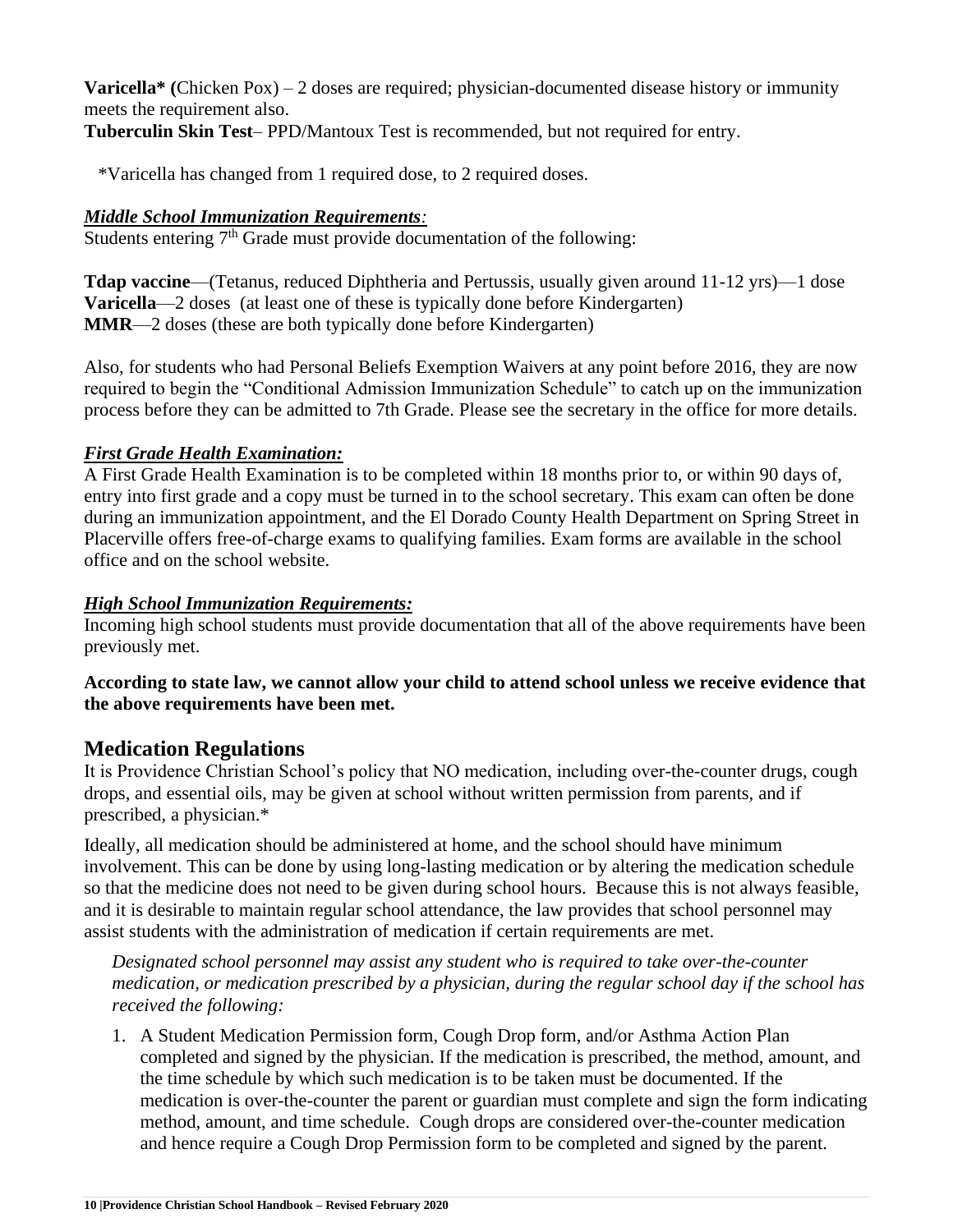The required forms are available from the *Resources/Downloadable Forms* section of our website: [gopcs.org,](http://www.providence-christian.org/) and in the school office.

2. The required medication, in its original package, must be labeled with the student's name. Medications should be brought by the parent *to the school office* and never left in backpacks or student pockets. Medications are to be administered by a Providence Christian School employee or the parent.

\*Students with asthma may keep their inhalers with them in their backpacks, or on their person when outdoors, for use as prescribed. Employee assistance is provided for younger students and new asthmatics.

#### **Communicable Disease Protocol**

Providence Christian School follows California Communicable Disease Control guidelines for all communicable diseases that may be encountered in the school setting. These include, but are not limited to:

| COVID-19            | Meningitis            | Mononucleosis         |
|---------------------|-----------------------|-----------------------|
| Chicken Pox         | Lice                  | <b>Fifths Disease</b> |
| <b>Strep Throat</b> | <b>Whooping Cough</b> | Influenza             |

When a student is confirmed by a doctor to have a communicable disease, parents of the affected class are notified in writing which illness is present in their child's classroom and the signs, symptoms, precautions, and school attendance limitations of the illness (illness-specific information is provided to Providence Christian School by the El Dorado County Public Health Department).

# **Nit-Free Policy**

If parents detect lice and/or nits in their child's hair, parents are required to notify the school, treat the child's hair, and have a final check by the principal/administrator *before* returning to class. This is imperative in preventing the spread of lice.

#### **Custody Documentation**

The splitting of a family is traumatic for parents, and particularly students. Consequently, the focus of Providence Christian School is on the safety and well-being of the students, and our instituted policies are to further these goals.

At the time of enrollment, parents shall provide relevant documents concerning custody or visitation of each student enrolled at Providence Christian School. Parents of enrolled students shall have an ongoing duty to provide documents and information relevant to a change in current custody or visitation rights to Providence Christian School within seven days of the change.

No student shall be released to any individual other than a custodial parent unless express written permission (via the Student Emergency Form) is first given to Providence Christian School by a custodial parent or a valid legally binding instrument granting release is on file at Providence Christian School. All early dismissal requests shall be cleared through the school office. A parent cannot ask the school to withhold release of his or her student to the other parent or parent's representative without a legally binding instrument.

It is Providence Christian School's policy to provide, upon request, separate parent-teacher meetings if the need arises and if the school is informed in a reasonable time.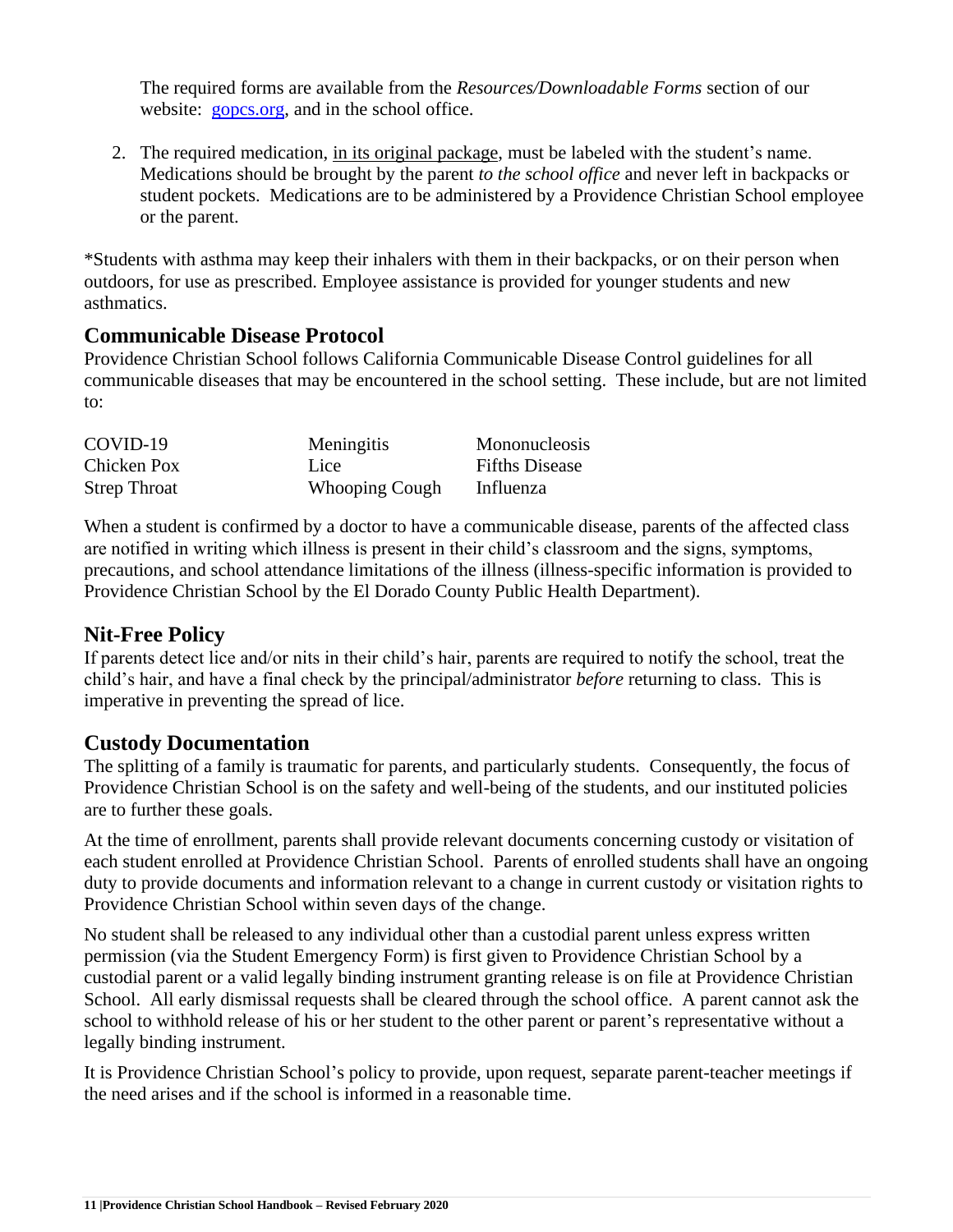It is the custodial parent's duty to communicate with the noncustodial parent regarding school announcements. Providence Christian School will, upon request, provide school announcements via fliers, newsletters, etcetera, to the noncustodial parent as long as a court order does not prohibit it.

#### **Student Drop-Off / Pick-Up Policies**

Parents are asked to refer to the morning drop-off and afternoon pick-up map at the end of this Handbook. We have a specific drop-off lane for the safety of the students. This ensures that your child has been escorted to the appropriate area by a school employee, and has in fact made it to school. If you wish to drop off in the upper parking lot instead of utilizing our drop off lane, you **MUST** escort your child or children to the designated waiting area (in chapel or the classroom).

#### *Drop-Off /Pick-Up Etiquette*

- Follow all school traffic signs and school entrance and exits
- Do not walk into the student release area to pick up your child
- Do not enter the drop-off/pick-up line if your pet is in your vehicle
- Keep alert and exercise patience

#### *While in the drop-off/pick-up line:*

- Do not get out of your car or leave your car unattended
- Put your car in park or turn the engine off while waiting
- NEVER pass the car in front of you
- Do not talk on your cell phone or text while waiting

During pick-up or drop-off times, please remember that there may be families waiting in line behind you. **DO NOT LEAVE YOUR CAR UNATTENDED IN THE PICK-UP OR DROP-OFF**  LANES AT ANY TIME. If you have business to take care of in the office or need to discuss something with your child, a teacher, or another parent, please park your vehicle and walk to the office**.** When visiting, for morning drop-off, and for afternoon pick-up, please enter and exit school property via the Providence Christian School driveway. For morning drop-off, please follow the map guidelines for the drop-off location and use the drop-off lane to release your child. In the afternoon, students will be released from the upper lot afternoon pick-up area at 1:00 p.m. and 3:00 p.m. Please follow the drive-through route and wait in your car for your child. Please do not park and walk to the student-release area, as this slows the pick-up process and could potentially cause safety issues for both pedestrians and drivers. In extraordinary circumstances, or if you desire to pick up your child in person during regular pick-up times, please meet the class at the bottom of the ramp as they walk to the pick-up area. Please note that if this method is used, the teacher will not be able to access student emergency forms to verify the identity of the person picking up the child. Therefore, for the safety of the students, it is advised that *only parents* utilize this option. **Note: Providence Christian School is released from all liability for the safety of the student when this option of pick-up is chosen.**

Remember, our desire is to keep students, employees, and parents safe. To accomplish this goal, it may require some additional time and cooperation on everyone's part.

# **Pets at Drop-Off and Pick-Up**

If you enjoy bringing your beloved canine with you when dropping off or picking up your child, *for the safety of employees and others* kindly choose from the following options: 1. In the mornings park your car and walk your child to morning assembly rather than using the drop-off line.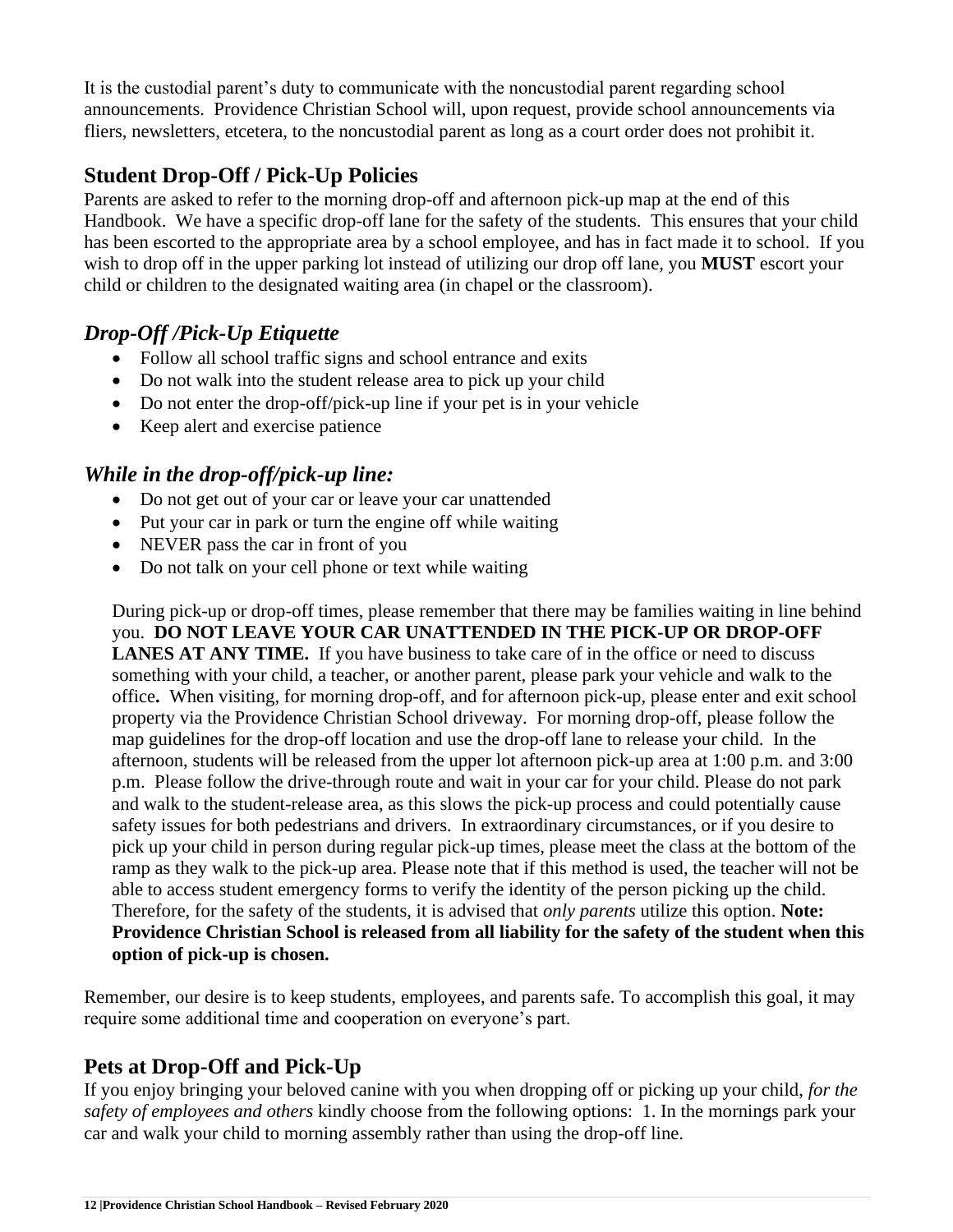2. In the afternoons park and pick up your child from the school office rather than using the pick-up line. 3. Leave your dog at home and continue to utilize the drop-off and pick-up lines. We appreciate your thoughtfulness in making these safety adjustments, as some dogs are often territorial, protective, and don't appreciate strangers (our employees) reaching in to help a child in or out of the car.

#### **Authorization for Pick-Up of Students**

At the time of enrollment, via the online registration form and/or the *Student Emergency Form*, each parent or guardian must provide the school office with the names of persons authorized to pick up their child. Students will be released **only** to persons named on the *Emergency Contact* section and *Authorized Pick-Up List* section of the emergency forms.

It is the *parents' responsibility* to keep the school office informed of any changes to address, telephone numbers, and place of employment of the mother and the father; and the current name and phone number of persons to be called in case of illness or emergency (when parents cannot be reached), and the carpool driver list. This can be done through the Parent Portal or by calling the office.

All changes of address that affect the student, should be made with the office before the day the change becomes effective. On the occasion that parents will be having a person that is not on their child's Student Emergency Form pick up their child, the parent *must contact the office* via phone, email, handwritten note, or by coming into the office to authorize the change (whether a one-time change or a permanent update to the *Student Emergency Form*).

#### **School Hours**

| Four-Year-Old Kindergarten: 9:00 a.m.-1:00 p.m. |                       |
|-------------------------------------------------|-----------------------|
| Kindergarten:                                   | $9:00$ a.m.-1:00 p.m. |
| Grades $1-12$ :                                 | $9:00$ a.m.-3:00 p.m. |

#### **Extended Day Program**

Extended Day will be provided on regularly-scheduled school days from 7:15 a.m.-6:00 p.m. (for Providence Christian School students only). The Extended Day program is provided solely as a service to our families and is considered a privilege to attend. Any student not following the Extended Day program rules will be refused the right to attend.

At 1:15 p.m. and 3:15 p.m., all remaining students are automatically signed in to the Extended Day program. **Parents must sign their children out of the program**. Extended Day fees will be included on a separate Providence Christian School monthly billing statement (not part of the Smart Tuition service). Emergency situations are charged at the discretion of the principal/administrator.

The Extended Day program is a *privilege* for our students and it is designed to provide parents with a safe, caring environment for their children before and after school.

To provide this environment, it is imperative that the students follow the rules and obey the Extended Day program employees. The same courtesy, respect, and obedience expected in the classroom is expected in the Extended Day program. Children who do not obey the Extended Day program employees **will not be allowed to continue using the Extended Day program.** The students are allowed to play, do homework or, if they haven't any homework, read a book brought from home. Please help the school employees provide a safe, healthy, and fun Extended Day experience by reminding your children to behave properly while in the Extended Day program. If you will be requiring afternoon Extended Day for your child, please send an afternoon snack that day.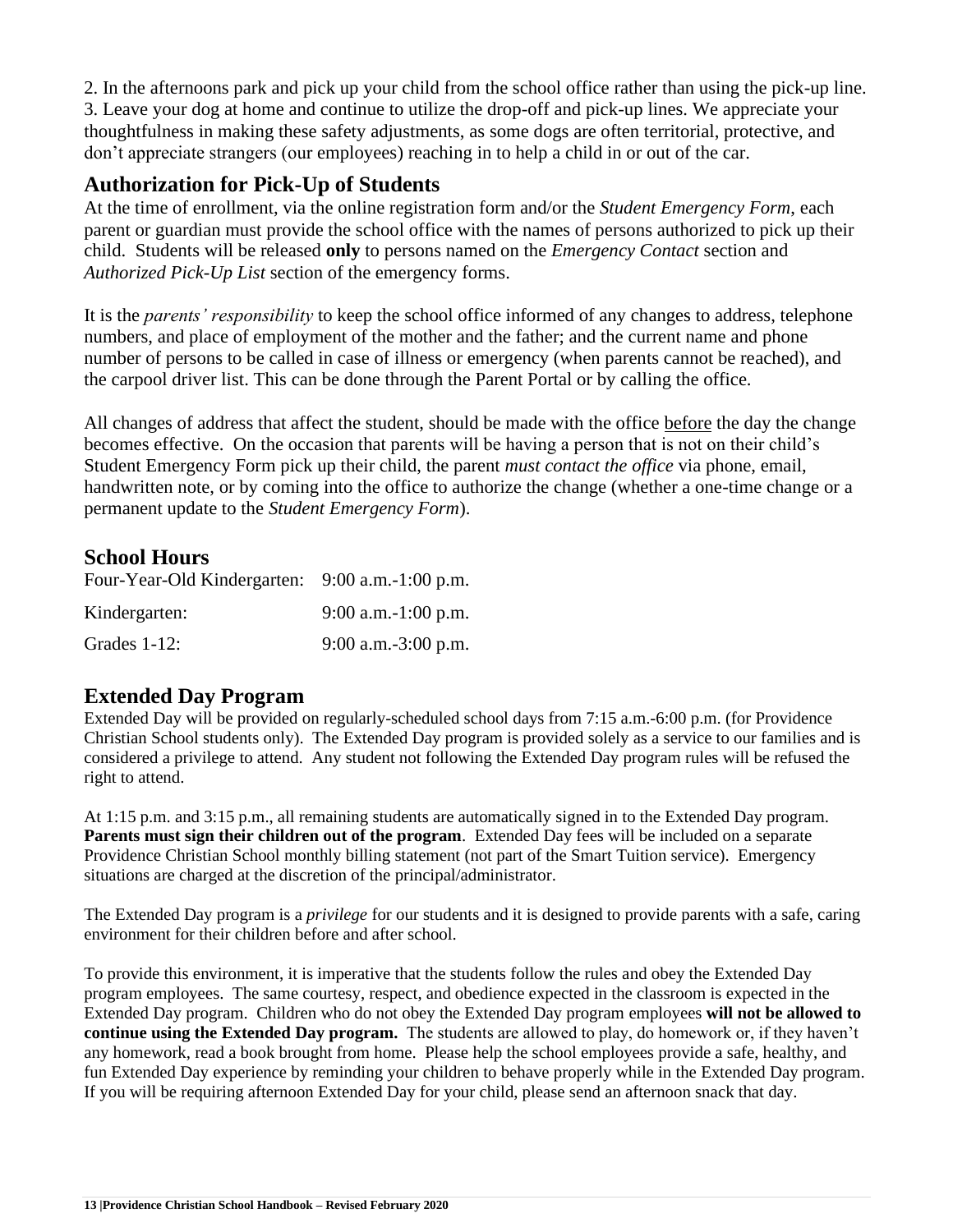#### **Extended Day Rates**

• Please visit the *Campus Life/Extended Day Program* section of the school's website: [gopcs.org](http://www.placervillechristianschool.com/) or call the school office for current rates. *Note:* The school reserves the right to exclude any family from using the Extended Day program when their account becomes more than 30 days past due

#### **Extended Day No-Charge Policy**

*There will be no charge for Extended Day when a parent is:*

- Serving as a field-trip driver for one of the classes
- In conference with a teacher or the principal/administrator *at the request of the teacher or principal/administrator*
- Attending a school-scheduled parent meeting, e.g., Washington, D.C. trip, etc.
- Volunteering at a school function

**Parents are responsible for notifying the Extended Day program employees of these no-charge situations when signing-out their child.** *Whenever parents arrange for a conference, Extended Day rates apply.*

#### **Extended Day Drop-Off and Pick-Up**

Students arriving on campus *before drop-off time* (8:45 a.m.) must be taken to the Extended Day program and signed in by the parent. Students left on campus *after pick-up time* (1:15 p.m. & 3:15 p.m.) will be placed in the Extended Day program. Upon arrival, parents must sign out their child. Parents may park in the Morning Drop-Off Zone to sign-in or sign-out children from Extended Day. Please note this is short-term parking only.

#### **Visitors and Volunteers**

1. Anyone who desires to volunteer on campus, or drive children (other than their own) for field trips, **MUST** complete a background check. There are several forms, including our Statement of Faith, Lifestyle Statement, and Morality Statement that need to be signed and turned in before a parent will be allowed to volunteer. Please contact the school office for more information, or to pick up the Volunteer Packet with the required forms. Parents are responsible for the fee associated with the background check. Prospective volunteers must be approved in advance and have the **background check on file before volunteering**. The background check does **not** need to be done **annually**, but rather, **just once**. *Volunteers should be Christians who are caring, dependable, and effective with children, as well as, should be willing to work cooperatively with a teacher and under a teacher's supervision.* 

*2.* **At no time is the teacher to leave the students alone with volunteers**. Teachers will provide these volunteers with clear information regarding the classroom management program, curriculum, and his/her teaching style. Teachers may need to schedule some uninterrupted time to plan with the volunteer. Teachers and volunteers will need to work closely together and be attuned to each other's needs. No payment or other financial benefits will be given for their volunteer services.

3.All volunteers are asked to dress modestly (no work-out clothes please) and maintain a neat appearance. Body art/tattoos must be covered and piercings (other than ears) must be removed when they're working in the classroom.

4. All campus visitors and volunteers must sign-in at the school office and pick up a Visitor's Pass or Volunteer Badge. This policy provides a safer environment for the students and eliminates any interference with the teacher's classroom procedures.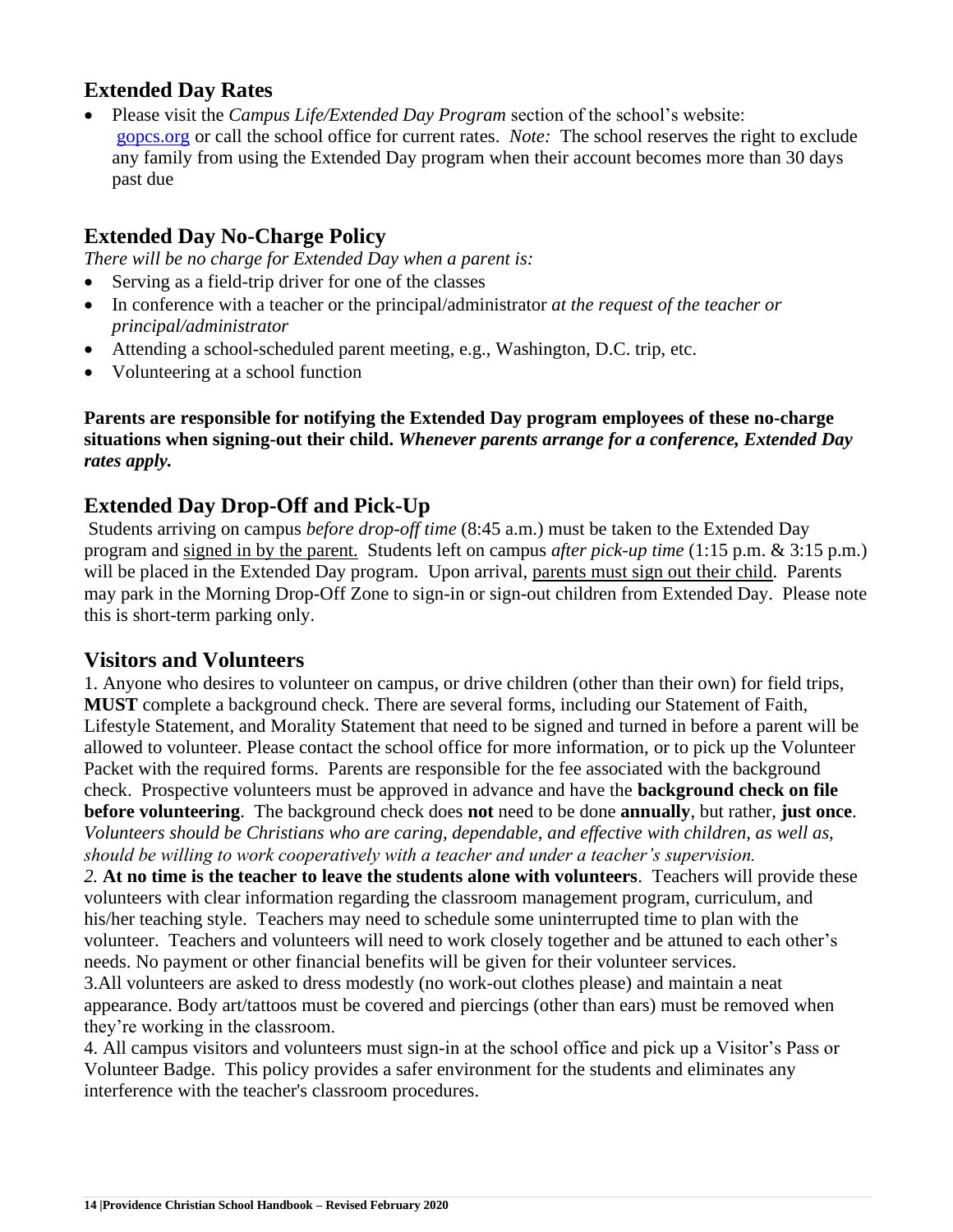Visitors are not to interfere or disrupt class schedules. Under certain limited circumstances, and with prior approval by the administration, alumni are welcome on the Providence Christian School campus. Visitor's Passes and Volunteer Badges shall be issued at the discretion of the Administration and may be revoked at any time.

5. We ask that all parental requests to meet with teachers or the principal/administrator before, during, or after school, be facilitated by scheduling an appointment ahead of time. Please phone the school office and leave a message with the front desk for the person with whom you would like to schedule an appointment.

6. Whenever a student has forgotten to bring a lunch, books or other needed items to school, to avoid disrupting your child's class, we ask that you bring those items directly to the school office, rather than to the classroom.

# **Communication**

#### **School-Office Communication**

- Parents or guardians needing to pick up their child prior to the end of the school day are asked to please notify the office via phone (530.672.6657), a note, or email [\(receptionist\\_pcs@yahoo.com\)](mailto:receptionist_pcs@yahoo.com), and upon arriving, must sign the Student Release form in the office.
- Should there be the need for restricted activity for your child due to physical limitations, e.g, sprain, broken bone, or fracture, parents must send a release note, accompanied by a physician's note, if possible, explaining the situation and how long the activity restriction will last.
- Please contact the **school receptionist** when students are absent (530.672.6657 or [receptionist\\_pcs@yahoo.com\)](mailto:receptionist_pcs@yahoo.com) and if you would like to request homework during the student's absence. Some assignments may be available through the Parent Portal, or our website – please see your child's teacher for grade specific information.
- If a student is tardy (arriving after 9:10 a.m.), the student is required to check in at the office and retrieve a pass to class *before going to the classroom.*

In the event that a student's lunch has been forgotten, the school receptionist will phone the parent or guardian to request that lunch be brought. We will make every effort to reach a family member who might help by bringing a lunch.

#### **School-Wide Communication**

Providence Christian School contracts the services of *One Call Now* and *AdminPlus*—voice messaging providers. These systems allow the principal/administrator to record a message and, using the Providence Christian School database, send it to all school families via the telephone. In the event of a school closure (e.g., snow day, power outage) or emergency, this system would be utilized as well.

#### *Note: Per our contracts with the companies,* **One Call Now** *and* **AdminPlus***, guarantees that they will not share your number with anyone. The Providence Christian School database that* **One Call Now and AdminPlus** *use is solely for the purpose of communication with Providence Christian School families.*

Should phone lines be down or impaired, we will make every effort to update our website and/or our Facebook page with information regarding whether school and Extended Day programs are cancelled due to snow, power outages, or other emergencies. Snow day cancellations are based on the driving conditions *at the school site* and the surrounding vicinity. It is understood that parents will trust their own judgment and make their own decisions as to the safety of transporting their children to school, based on driving conditions at their location.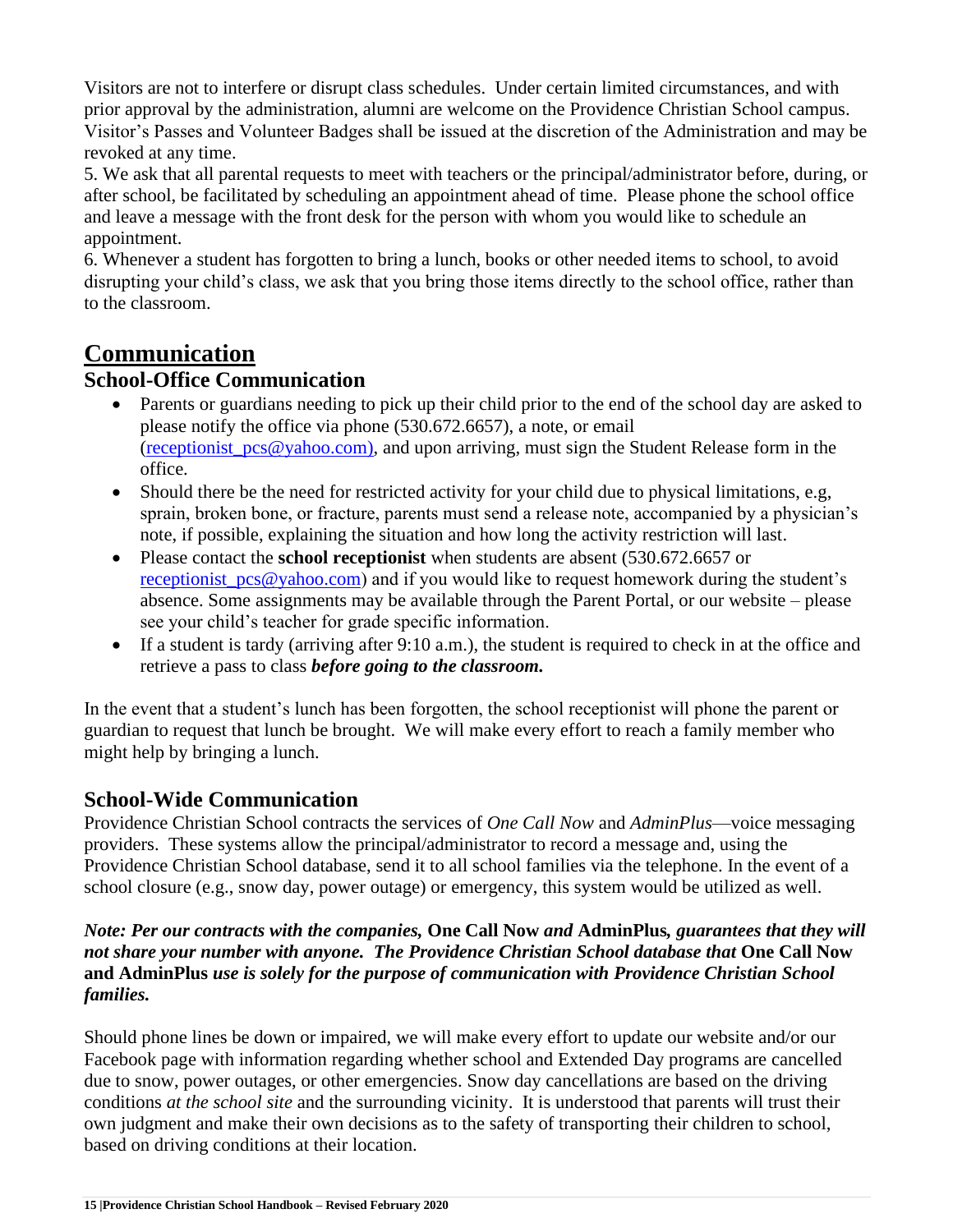#### **Personal Communication—Invitations and Fliers**

Written personal invitations, business cards and fliers, church fliers, etcetera, *are not* to be given by parents to their children to distribute amongst the students at school; *nor* may the parents distribute these items at school without direct permission from the principal/administrator. Additionally, to respect the privacy of our school families, the contact information in the Providence Christian School Directory (both the hard copy and the online version) is to be kept confidential and is for school-use only. Families desiring to have information on church and community events and family businesses shared school-wide may submit the information to the principal/administrator for approval.

#### **Power Outage Plan**

In the event of a power outage at the school, please use the following procedures:

*Before school is in session:* To assess if a power outage has occurred at the school, please phone the school office, 530.672.6657. If the power is on, the telephone auto-attendant will answer your call (between the 3rd and 5th ring); if the power is out, the auto-attendant cannot answer and the phone will continue to ring. If the power is out at the school, you may assume school will be canceled for the day. *During school hours:* To assess power outage status during school hours, please follow the above procedure. If the power remains out for 10 minutes or more, please respond by picking up your child. In the meantime, all attempts will be made to reach families by cell phone. We will also make every effort to update our website and/or our Facebook page with pertinent information.

# **Emergency Procedures**

#### **Emergency Procedures Drills**

Students will be instructed as to procedures for different emergency drills, e.g., fire drills, lockdown drills, etcetera, at the principal/administrator's discretion. Students are to follow procedures quietly and in an orderly manner. Parents will be notified in advance of a scheduled lockdown drill.

#### **Campus Lockdown Plan**

Emergency information, including lockdowns, will be posted on the school website and updated as necessary. To access this information, visit gopcs.org and look under the E*mergency Information* tab.

# **Attendance**

#### **Tardiness**

**Students in grades K-12** are considered tardy when arriving ten minutes after the scheduled start time. Should any student arrive late he/she must go directly to the school office for a Pass to Class prior to going to class. More than five tardies in a quarter grading period is considered excessive. Repeated tardiness is harmful for a number of reasons: the student misses the beginning of the school day, he/she starts the day with an embarrassing situation, and unfortunately interrupts the class. Excessive tardies will result in a parent letter from the principal/administrator. Continued tardies will result in a conference with the principal/administrator.

#### **Absenteeism**

Regular and punctual attendance is essential for success in the classroom. Class attendance is necessary to gain the full perspective of the class. There are discussions, lectures, and other means of gaining knowledge that are evaluated on exams or tests. More than five absences in a quarter grading period are considered harmful to the student's overall success. Excessive absences will result in a parent letter from the principal/administrator. Continued absences will result in a conference with the principal/administrator.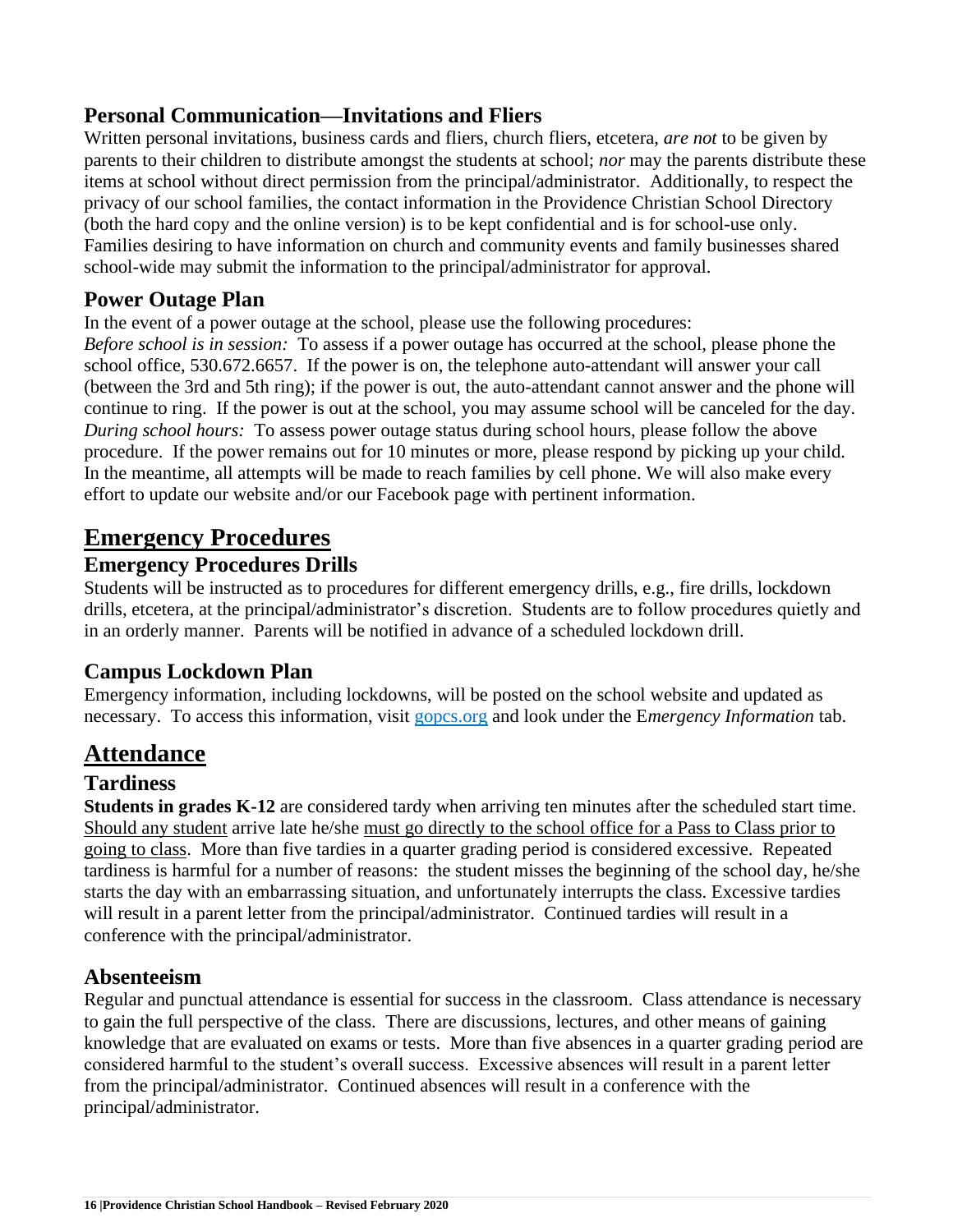**Parents are to contact the school receptionist when their child is absent for any reason**. The receptionist can be reached by phone at  $530.672.6657$  or via email: receptionist  $pcs@yahoo.com$ . When absences occur, it is the responsibility of the student or the student's parents to make arrangements with the teacher or the receptionist to make up the missed work. Failure to make up class work according to the appropriate time frame may result in a zero grade. When a student is absent, **homework requests may be made by contacting the school receptionist** or by **downloading assignments** from the *Campus Life/Students' Corner/Homework* section of our website: [gopcs.org](http://www.providence-christian.org/) or on the Parent Portal (when available, please contact your child's teacher for grade specific information.

#### **Anticipated Tardies or Absences**

- 1. **Doctor or dentist appointments:** If a student has a doctor or dentist appointment during the school day it is helpful if parents contact the school receptionist or the teacher before the beginning of the school day, if possible, with the anticipated time of departure. The student must be signed out on the Student Release form in the school office by the parent or guardian at the time of release.
- 2. **Early Releases** other than doctor or dentist appointments are **discouraged**, and not in the best interest of the student or the classroom teacher. Persistent or habitual early departures other than doctor and dentist appointments may result in a conference with the principal/administrator.
- 3. **Vacation or special family trips:** Arrangements should be made with the student's teacher at least two weeks in advance of a vacation or family trip. Students will be assigned work in advance with the expectation that parents will be responsible for tutoring them during the time they are absent from class. All work given to students for the time of the absence will be due the day they return to school. Failure to make up work in the allotted time frame will result in a lower score. Special circumstances may be arranged with teachers, at their discretion. Long-term projects are due on the regularly assigned date, unless the teacher has made special arrangements.

#### **Child Abuse Reporting Obligations**

In accordance with school policy and California law, school employees are obligated, under penalty of a fine and a jail term, to report the reasonable suspicion of physical abuse, emotional abuse, emotional deprivation, physical neglect, inadequate supervision, or sexual abuse and exploitation of a child. In this very serious and legally narrow area, the school will not contact parents in advance of making a report to legal authorities, which would be the procedure followed in most other legal matters. The clear intent of the law, based on the seriousness of the crimes listed above, is to mandate that a report of reasonable suspicion of abuse be made. School employees will make such reports in the best interest of the affected child, and do not, once reasonable suspicion is established, have any legal alternative except to make the report to the proper authorities for their investigation and review. In the event a CPS representative comes to the school to interview a student, based on a report from an outside source, the parents will be contacted by the principal/administrator following the interview.

# **Conflict Resolution Procedures**

Providence Christian School's administration, faculty, and employees are always happy to receive constructive criticism or suggestions concerning ways in which the school might be improved or problems of which school employees may be unaware. In the event of a dispute between a student or parent with a teacher or a Providence Christian School employee, the following procedure should be followed:

- 1. The student and/or parent should go privately to the individual with whom they have a problem and try to work things out as outlined in Matthew 18:15-16.
- 2. Should the above prove unsuccessful, the principal/administrator or chaplain should be brought in to mediate the dispute.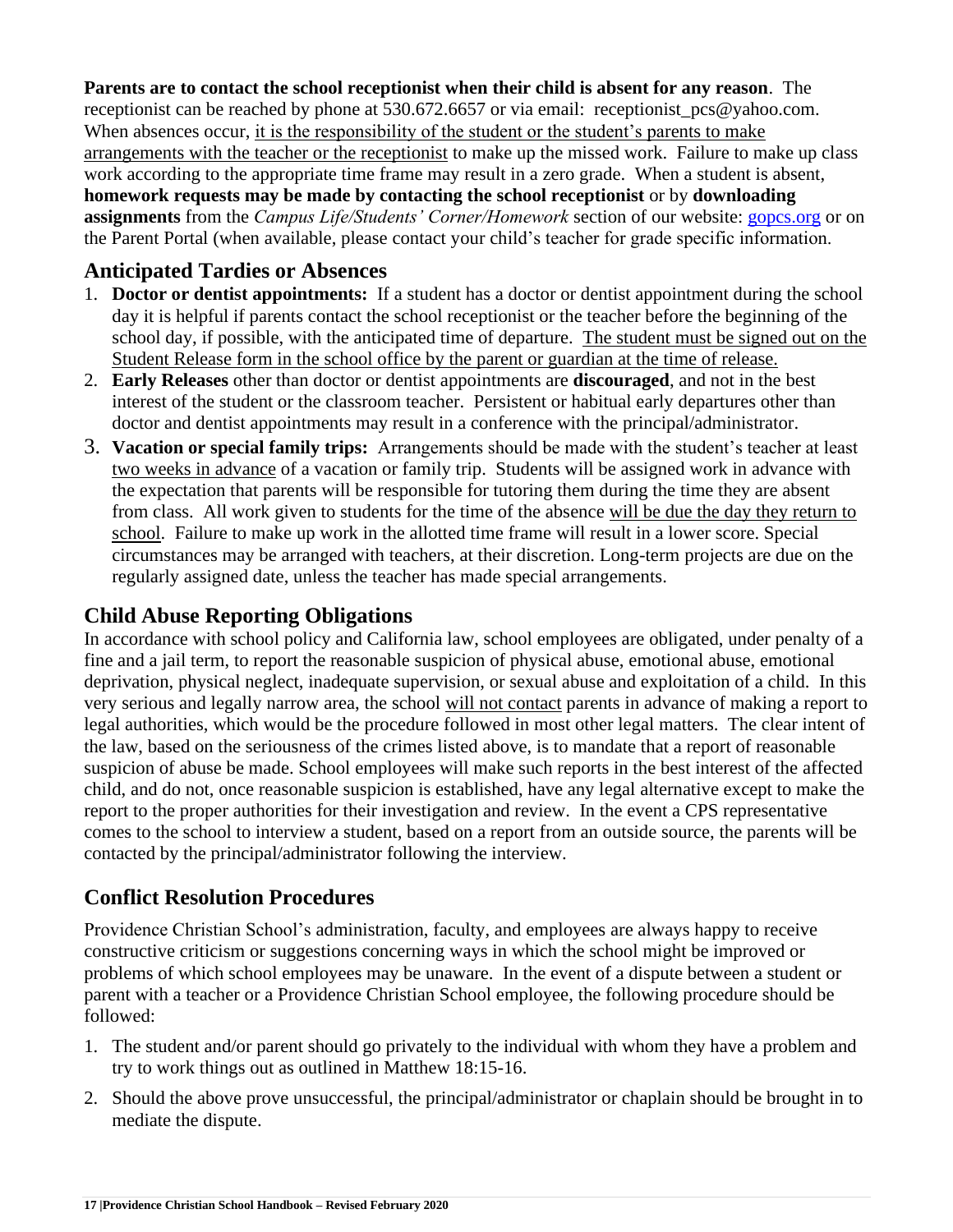3. Should the above prove unsuccessful the matter will be brought before a Providence Christian School Board member for final determination.

#### **Hazing and Harassment Policies**

#### *Hazing*

No student or other person in attendance at any public, private, or parochial school shall conspire to engage in hazing, participate in hazing, or commit any act that causes or is likely to cause bodily danger, physical harm, or personal degradation or disgrace resulting in physical or mental harm to any fellow student or person attending the institution. Hazing includes any method of initiating or re-initiating into a student organization (or any pastime or amusement engaged in with respect to such an organization), which causes or is likely to cause bodily danger, physical harm, or personal degradation or disgrace resulting in physical or mental harm. Hazing does not include customary athletic events or similar contests or competitions. E.C. 32050-32051

# *Harassment*

Providence Christian School is committed to providing a learning environment that is free from harassment in any form. Harassment of any student by any other student or employee is prohibited. The school will treat allegations of harassment seriously and will review and investigate such allegations in a prompt, confidential, and thorough manner. A charge of harassment shall not, in and of itself, create the presumption of wrongdoing. Substantiated acts of harassment, however, will result in disciplinary action, up to and including dismissal. Students found to have filed false or frivolous charges will be subject to disciplinary action, up to and including dismissal. Harassment occurs when an individual is subjected to treatment or to a school environment that is hostile or intimidating because of the individual's race, creed, color, national origin, physical disability, or gender.

Harassment can occur any time during school or school-related activities. It includes, but is not limited to, any or all of the following:

- *Verbal harassment*: Derogatory comments or jokes, or threatening words spoken to another person
- *Physical harassment*: Unwanted physical touching, contact, assault, deliberate impeding or blocking movements, or any intimidating interference with normal work or movement
- *Visual harassment*: Derogatory, inflammatory posters, cartoons, written words, drawings, or gestures
- *Sexual harassment*: Unwelcome sexual advances, requests for sexual favors, and other verbal or physical conduct of a sexual nature when any or all of the following occurs:
	- $\triangleright$  Submission to such conduct is made either explicitly or implicitly a term or condition of a student's academic status or progress
	- $\triangleright$  Submission to, or rejection of, such conduct by a student is used as the basis of academic decisions affecting the individual

Such conduct has the purpose or effect of unreasonable interference with an individual's academic performance or creation of an intimidating, hostile, or offensive educational environment. Specific examples of sexual harassment include, but are not limited to:

- ➢ Making unsolicited sexual advances and propositions
- ➢ Using sexually suggestive words to describe an individual or an individual's body
- ➢ Displaying sexually-suggestive objects or pictures
- ➢ Telling inappropriate or sexually-related jokes
- ➢ Making reprisals, threats of reprisals, or implied threats of reprisals following a negative response to sexual advances

#### *It is the student's responsibility to:*

- Conduct himself/herself in a manner that contributes to a positive school environment
- Avoid any activity that may be considered discriminatory, intimidating, or harassing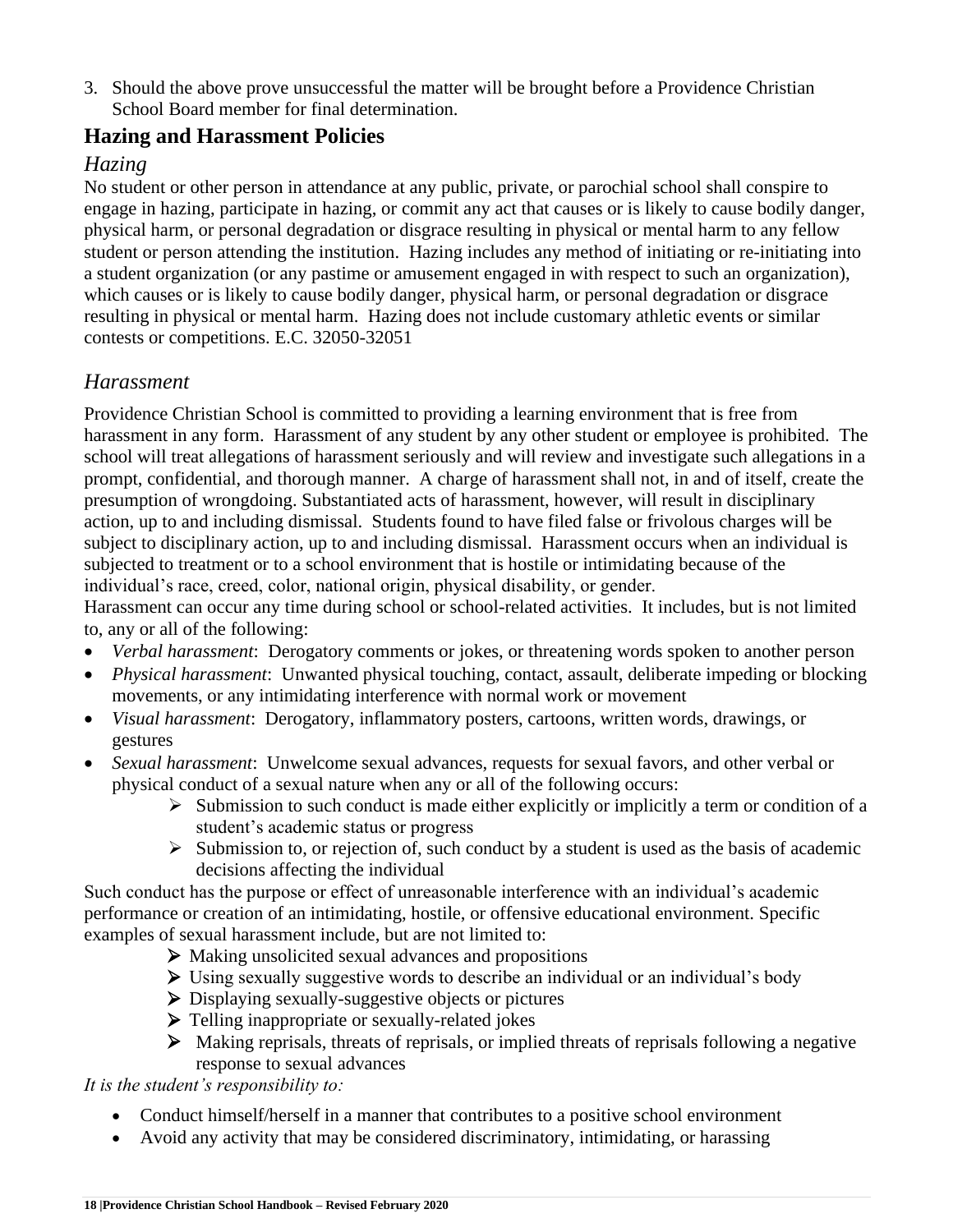- Immediately inform the other person that the behavior is offensive and unwelcome
- Report all incidents of discrimination or harassment to the teacher or supervisor
- Discontinue any inappropriate conduct immediately, if informed that such conduct is perceived as discriminatory, intimidating, harassing, or unwelcome

# **Student Code of Conduct**

- 1. Students are expected to obey all school employees promptly and with a willing attitude. Deliberate acts of disobedience will be handled with discipline.
- 2. Students showing disrespect for school employees or causing disruption of school procedures will be disciplined.
- 3. Students involved in stealing will be confronted, corrected, and expected to make restitution according to Biblical regulations. (Exodus 22:7)
- 4. Students "shall not give false testimony." (Exodus 20:16 NIV) Students shall not "spread false reports." (Exodus 23:1a NIV) The Ninth Commandment strictly forbids any form of willful slander; whether it is blame shifting or willful slander, it is still considered sinful behavior.
- 5. We attempt to train the students to speak the truth. On the other hand, we do not want to encourage "tattling." Our procedure is designed to encourage students to cultivate honest communication seasoned with grace, not revenge. School employees are responsible to handle judgment calls when differentiating tattling from honest reporting.
- 6. A "hands-off" policy applies to any inappropriate physical contact. When this type of infraction occurs, the student will be sent to the principal/administrator's office, the student's parents contacted, and the proper discipline (i.e. suspension) will be administered. (*Note: for further information concerning administration procedures, refer to the Discipline Policy in this Handbook*.)
- 7. Students who instigate or set up contentious scenarios will be disciplined. The degree of discipline will be determined by the degree of the offense. We believe that a student who sets up a contentious situation, in which the other student retaliates in a physical or verbal manner, is equally responsible for his/her own behavior. Both students will be disciplined.
- 8. Students will not be permitted to willfully deface or damage property belonging to Providence Christian School, Gold Country Baptist Church, or any other person or organization. Parents or guardians will be held liable (Exodus 22:5-6, general principle of restitution).
- 9. Even though student's texting, online, and social media presence takes place outside of school hours, inappropriate conduct and misuse of such things, including but not limited to, Facebook, Snapchat, Twitter and Instagram, may still be cause for disciplinary action or expulsion. However, inappropriate student interactions between each other via text or other online forms is the parent's responsibility and should be handled privately between the parents first. Please refer to the Matthew 18 Principle in the Enrollment Packet, or this also available from our website, [gopcs.org,](http://www.providence.christian.org/) under the *Resources/Downloadable Forms & Resources* tab.

# **Discipline Policy**

The root word in discipline is *disciple*. The objective of the Christian school is to disciple, thereby producing followers of Jesus Christ. This involves both directive and corrective education. Correction measures used in the school program are outlined as follows:

- *Counsel*: Reprimand, involving help to correct the problem
- *Minor penalties*: Designed to deter further misbehavior
- *Elimination from activities*: Due to improper actions; participation can also be denied for unrelated problems, if necessary (e.g., field trips)
- *Parent Involvement:* Parents are contacted and involved in the entire discipline process. Parent support is vital for the success of student training and discipleship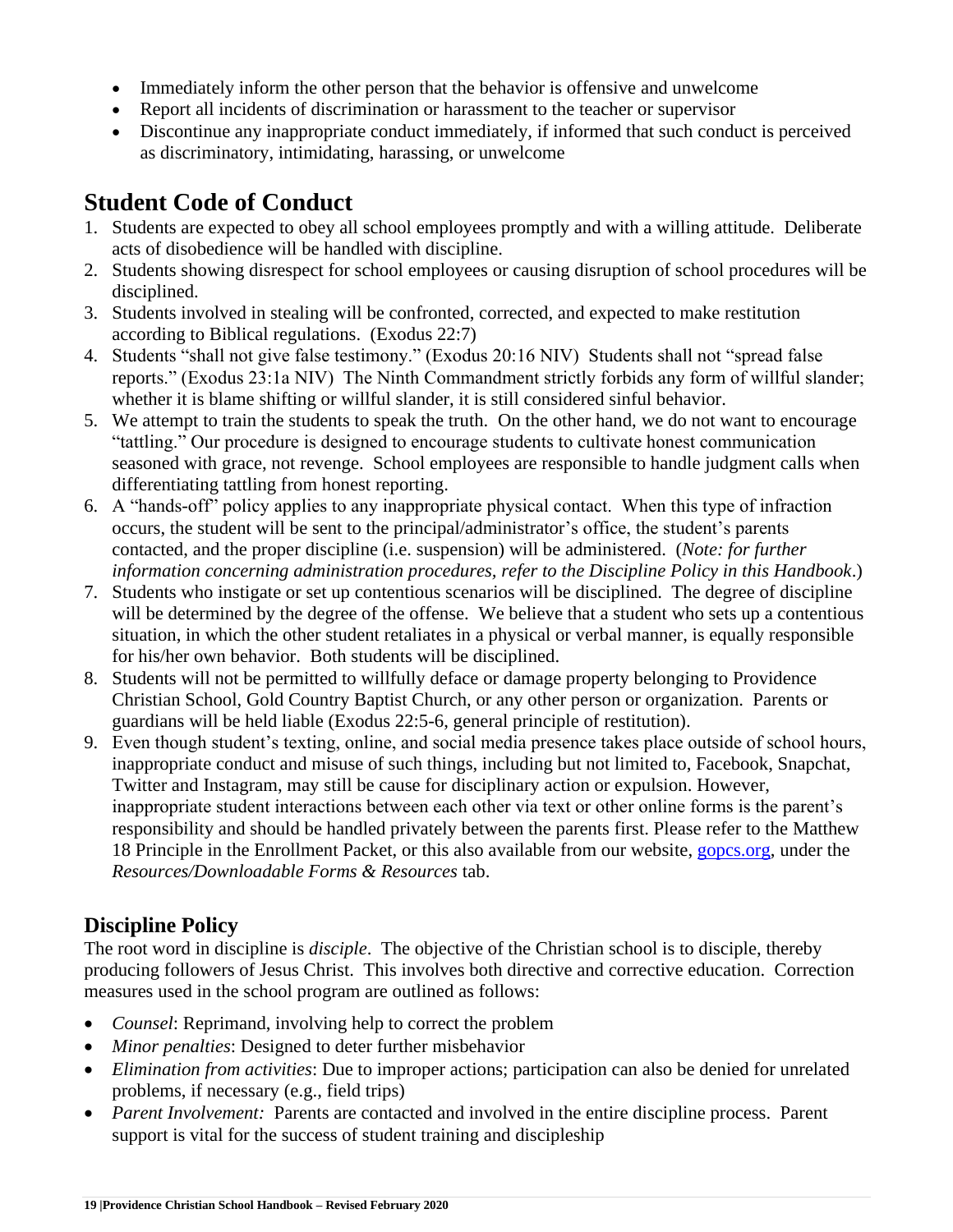- *Suspension:* Action for serious activities which, if continued, would result in expulsion
- *Expulsion:* Necessary when:

\* problems with the student and his/her relationship to the school and its program cannot be worked out in a reasonable length of time, or when it is evident the behavior of the student is detrimental to others or to the effectiveness of the school in carrying out its expressed purpose *and/or*

\* parent support is no longer apparent

#### **Middle School and High School Decorum and Discipline**

Providence Christian School is designed for the training of students in an integrated program of study, activity, and everyday living, thereby utilizing applied Christianity. The primary rule of discipline is that the student be obedient, respectful, and cooperative to all members of the school faculty, employees, and administration.

#### **Playground Rules**

- 1. Obey and respect the supervising adults.
- 2. Be aware of others playing around you, and be courteous at all times.
- 3. Share at all times; do not try to prevent anyone from using the area.
- 4. Use equipment properly:
	- Use swings as they were intended
	- No bailing (jumping) off the swings, slide, or play structures
	- When using bar equipment, hands should be the last things to leave the bars
	- Keep balls inside the designated play areas (no kicking over the fence)
	- Do not hang or climb on the outside of the play structures
	- Do not climb on top of the monkey bars
	- Do not climb *up* the slide
	- Do not push anyone down the slide; move to the side quickly upon finishing your turn
	- Do not go down the slide backward, upside-down, on stomach, or in *trains*; instead, slide down the slide one person at a time and in a proper sitting position
	- Do not play *tag* or *ball* on the play structures
	- Stay seated on the bleachers; do not venture under or behind the bleachers
- 5. Leave sand, playground bark, rocks, etc. on the ground.
- 6. Do not block the platforms or walkway areas. Conversing may be done at the picnic tables.
- 7. Do not walk along the bark barrier.
- 8. No rough play.
- 9. Keep your hands and all body parts (e.g., arms, feet, and legs) to yourself. Students shall follow a *hands-off* policy: no fighting, hitting, or slapping. Games involving shoving, pushing, reckless running, or other forms of rough play and behavior are not allowed.
- 10. Do not leave the playground without permission.
- 11. Do not throw things, e.g., rocks, sticks, food, and spitballs.
- 12. Put trash in trashcans.
- 13. Keep exterior gates closed at all times.
- 14. Put away equipment after every play period.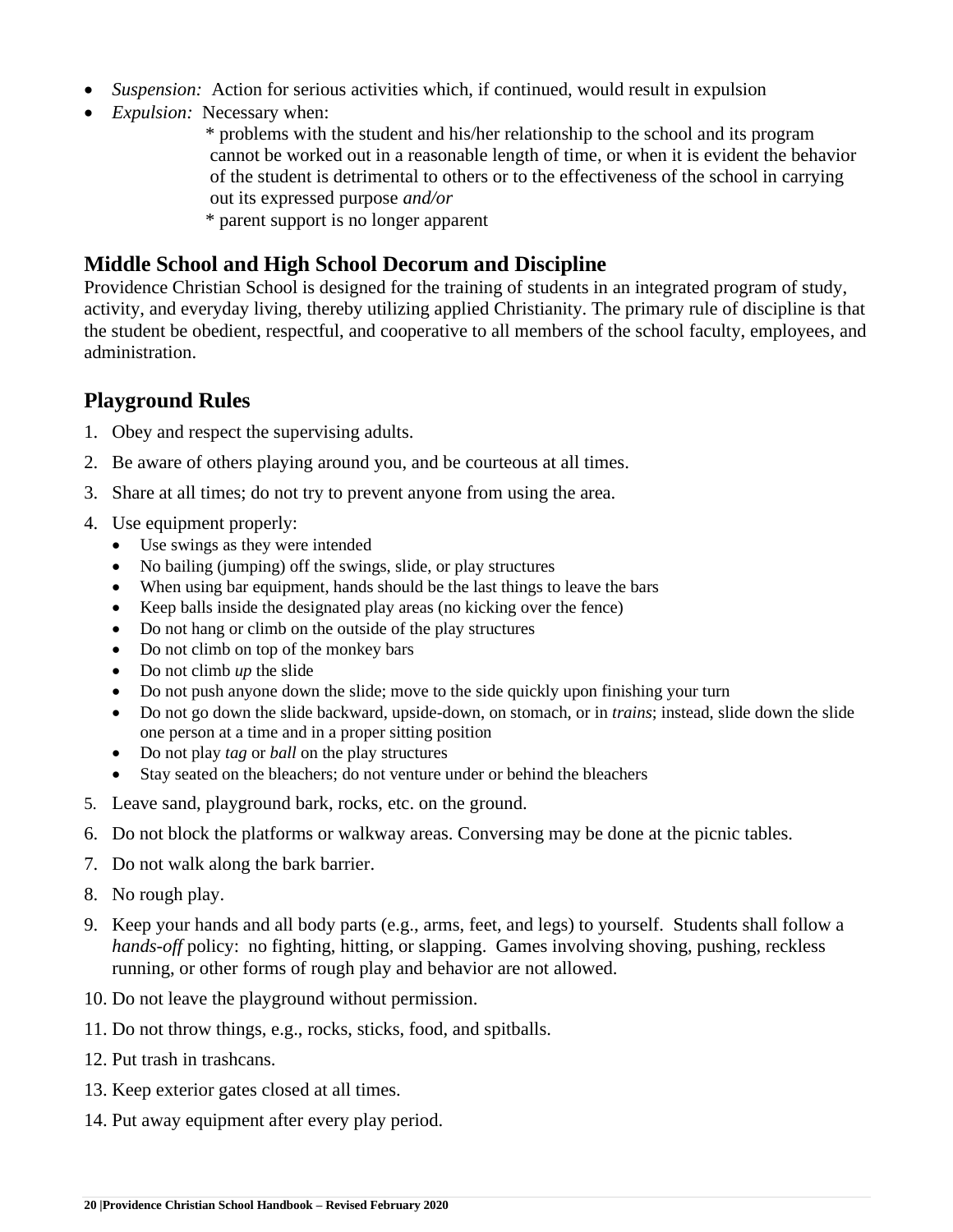- 15. No equipment may be taken out after school unless by students signed-in to the Extended Day program and with the permission of the supervisor.
- 16. Playgrounds are closed at 3:00 p.m. and are off-limits to students except those signed-in to the Extended Day program.
- 17. Radios, CD players, cell phones, iPods, toys, video games, trading/playing cards, laser pens, weapons, weapon or military catalogs or magazines from home are not permitted at school. If these items are brought in, they will be confiscated and given to the principal/administrator. Parents must contact the principal/administrator in order for the item to be returned.

#### **School Rules**

- 1. Students are to show respect for others at all times, including, but not limited to, social media and texting.
- 2. The use or possession of alcohol, tobacco, illicit drugs, weapons of any type (including pocket knives), or anything that resembles a weapon or firearm, is prohibited. This includes weapons or military catalogs or magazines. *This offense may be considered grounds for expulsion.*
- 3. Involvement in sexually immoral activity is not permitted and *is grounds for expulsion*.
- 4. Defiance, verbal abuse, and disrespect toward teachers, administration, or others in authority will not be tolerated. A parent meeting will be scheduled with the principal/administrator and the appropriate discipline will be administered. Continuance of these behaviors will result in expulsion.
- 5. Any form of communication unbecoming of a Christian is unacceptable. This includes, but is not limited to, profanity, vulgarity, put-downs, sexually-explicit or other offensive language, whether verbal, written, or in body language or gestures, or any form of texting and/or social media. A parent meeting will be scheduled with the principal/administrator and the appropriate discipline will be administered. Continuance of these behaviors will result in expulsion.
- 6. Honesty is expected at all times. Cheating, lying, stealing, and plagiarism are not acceptable. Fighting, threatening motions or words, or horseplay is not permitted. A parent meeting will be scheduled with the principal/administrator and the appropriate discipline will be administered. Continuance of these behaviors will result in expulsion.
- 7. Disruptive or distracting classroom behavior is unacceptable. Parents will be contacted by the teacher and the appropriate discipline will be administered.
- 8. Defacing or destroying school property or equipment is prohibited. Students and their parents are responsible for damage incurred to school property, whether willful or accidental. This includes lost or damaged textbooks.
- 9. Taking or touching another person's property is unacceptable; parents will be contacted and restitution will be made.
- 10. Trash must be disposed of in trash cans; students are to clean up after themselves.
- 11. Students are not allowed to leave class without verbal permission by the teacher or other school employee.
- 12. All students must keep their hands, bodies, and personal belongings to themselves. Public displays of affection are not appropriate.
- 13. Students may not use video games, radios, CD players, cell phones, cameras, video cameras, or iPods while on campus. It is assumed that students should also maintain a positive, appropriate online and texting presence while using any and all forms of social media even during non-school hours. *See Electronics, Cell Phone, and Social Media Policy.*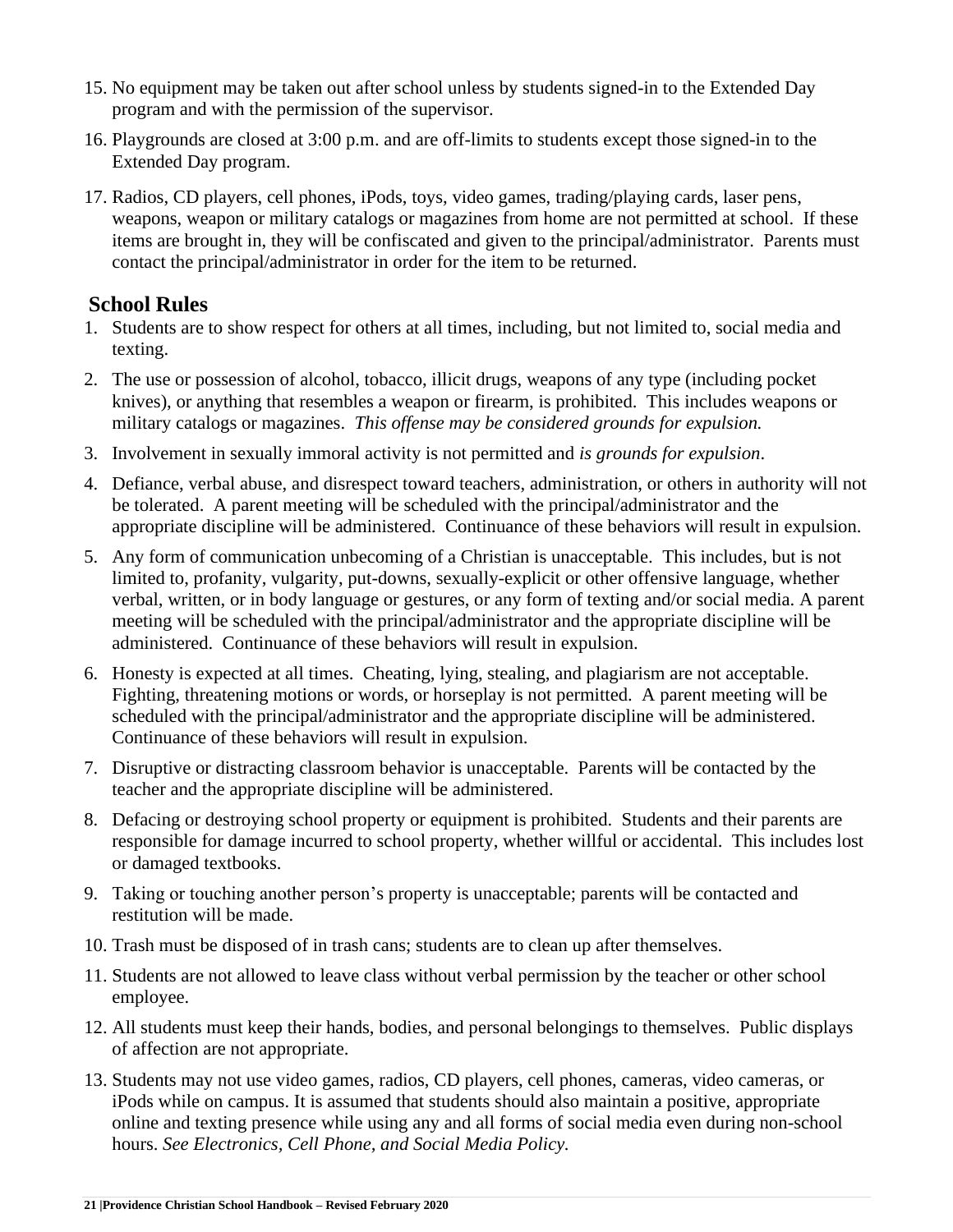- 14. School rules and school standards, including classroom rules as established by each teacher and the supervisors, are to be obeyed.
- 15. *Disclaimer:* There will be regular safety inspections of student storage and backpack areas by the principal/administrator.

#### **Personal Items**

All personal items (clothing, lunchboxes, backpacks, etc.) should be labeled with the student's name. **All dangerous items including but not limited to, knives, lighters, weapons, ammo, lasers, etc., are prohibited**. Radios, CD players, iPods, cell phones, pagers, electronic items, toys, weapon and military catalogs or magazines, playing and trading cards *may not* be brought on campus. If these items are brought to school they will be confiscated and given to the principal/administrator. Parents must contact the principal/administrator in order for the item to be returned. If student is repeatedly bringing prohibited items to school, the items will be confiscated and held by the principal/administrator until the end of the school year.

#### **Electronics, Cell Phone and Social Media Policy**

Cell phones, iPods, cameras, video cameras, and other electronic devices are prohibited for students to have on the Providence Christian School campus. If a student brings an electronic device on campus, the item will be confiscated, examined, and files accessed by the principal/administrator. Appropriate disciplinary measures will be instituted, including contacting the parents, detention, and suspension. The item may be claimed by the parent of the offending student by contacting the principal/administrator. Even though student's texting, online, and social media presence takes place outside of school hours, inappropriate conduct and misuse of such things, including but not limited to, Facebook, Snapchat, Twitter and Instagram, may still be cause for disciplinary action or expulsion. However, inappropriate student interactions between each other via text or other online forms is ultimately the parent's responsibility and should be handled privately between the parents first. Please refer to the Matthew 18 Principle in the Enrollment form*,* or it is available on our website under the *Resources/Downloadable Forms* & *Resources tab*.

#### **Parent Participation and Conduct**

It is the Providence Christian School Board's belief that the primary responsibility for educating children rests with their parents, not with the state or with the church. Also, according to Proverbs 22:6, Christian parents are commanded to provide an education consistent with their Biblical view of life. They are to "...train a child in the way he should go, and when he is old, he will not turn from it." (Proverbs 22:6 NIV) In order to fulfill this command, parents often entrust part of this education to a school—hence the need for the Christian school.

#### **Expectations:**

- Parents will have a positive, supportive, and appreciative attitude toward their Christian school.
- Parents will pray for their Christian school and strive to work with it in unity.
- Parents will actively help in their children's educational process to support, assist, and encourage them, especially when requested to do so by the school.
- Parents will display support for the Christian school's decisions and actions before their children, especially those involving discipline. Disagreement or questioning of such matters will be privately directed to the party involved, pursuant to the Dispute Resolution Procedure set forth in this Handbook. Sufficient time will be given to resolve such conflicts without undermining the child's confidence in the school.
- Parents should attempt to attend special school activities involving their children and to support the school and its programs.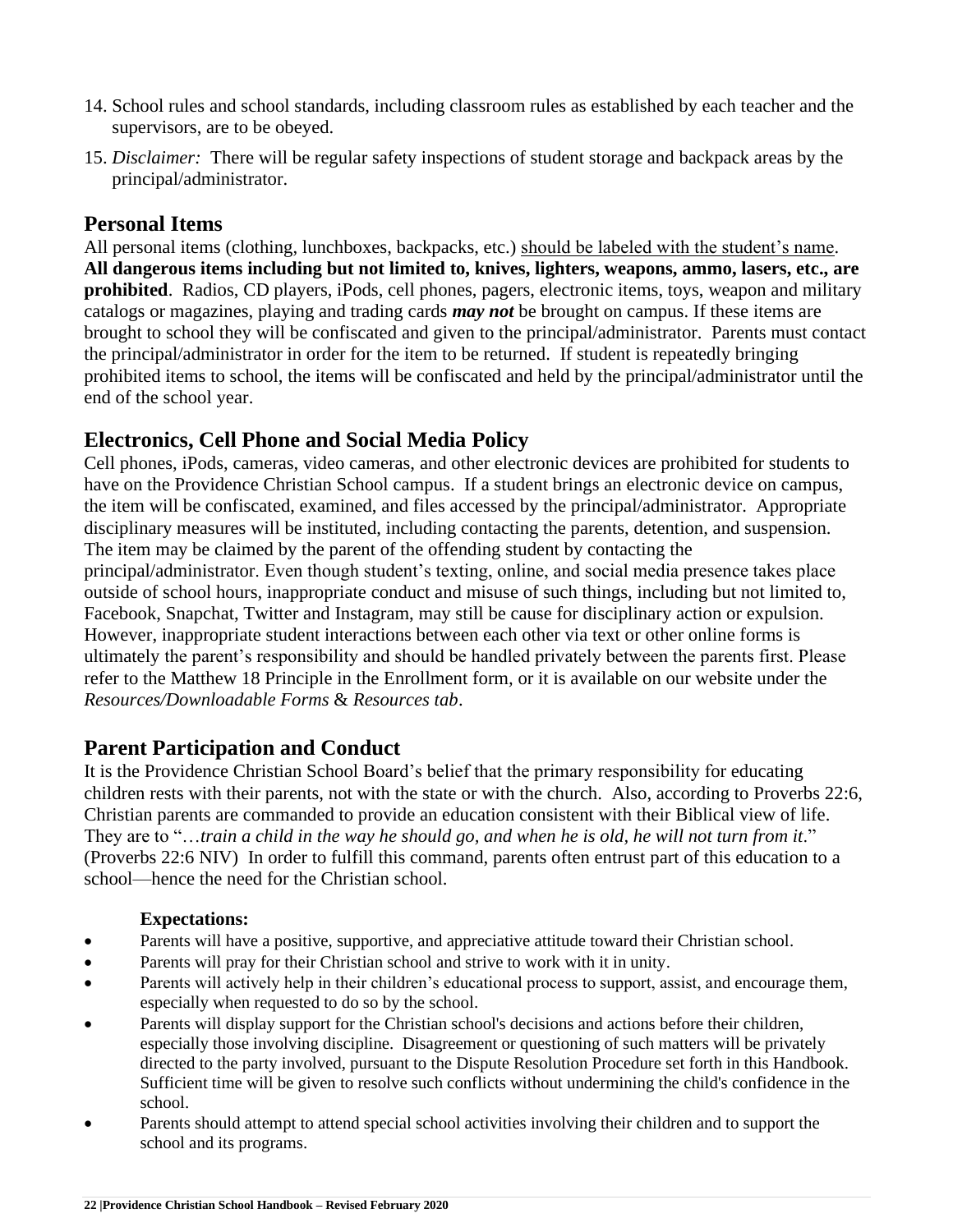- Parents will arrange financial priorities to provide necessary funds for the proper education of their children. They will not criticize the tuition levels needed to maintain a quality program and meet the financial needs of those who operate it. They will meet their commitment to pay tuition promptly.
- Parents are expected to conduct themselves at all times in a manner that is respectful, avoiding any action or behavior that is disruptive to the school administration, school employees, or student environment. Parental conduct that is determined to be disruptive or disrespectful to the Providence Christian School Board is grounds for withdrawal of the student(s) of the involved parents from the school.

#### **Biblically-Based Parental Responsibilities**

It is the responsibility of the parent to educate their children, both by instruction and example, according to Biblical standards, and:

- At least one parent in the family must be a professing believer in Jesus Christ, and provide spiritual guidance through regular church attendance. We encourage you to set an example for your child through regular prayer and Bible reading at home. *"Train a child in the way he should go, and when he is old he will not turn from it."* (Proverbs 22:6 NIV)
- Pray faithfully for your children, their teachers, and Providence Christian School. *"Therefore confess your sins to each other and pray for each other, so that you may be healed. The prayer of a righteous man is powerful and effective."* (James 5:16 NIV)
- Support the school Discipline Policy. "*My son, do not despise the Lord's discipline and do not resent His rebuke, because the Lord disciplines those He loves, as a father the son He delights in."* (Proverbs 3:11 NIV)
- Handle any concern you have quietly and only with the person who is involved. *"If your brother sins against you go and show him his fault, just between the two of you. If he listens to you, you have won your brother over. But if he will not listen, take one or two others along, so that every matter may be established by the testimony of two or three witnesses."* (Matthew 18:15-16 NIV)
- Be responsible to enforce the School Dress Code, giving particular attention to neatness, safety, cleanliness, and modesty. *"Everything is permissible," ─but not everything is beneficial. "Everything is permissible"─ but not everything is constructive. Nobody should seek his own good, but the good of others."* (I Corinthians 10:23-24 NIV)
- Make sure your children attend school daily and arrive on time. *"The sluggard craves and gets nothing, but the desires of the diligent are fully satisfied."* (Proverbs 13:4 NIV)
- Require completion of classroom and homework assignments. *"Do everything without complaining or arguing, so that you may become blameless and pure, children of God without fault in a crooked and depraved generation, in which you shine like stars in the universe."* (Philippians 2:14-15 NIV)
- Pay tuition promptly. *"Let no debt remain outstanding, except the continuing debt to love one another, for he who loves his fellowman has fulfilled the law."* (Romans 13:8 NIV)

# **Financial Procedures**

There is an annual registration fee per student. A registration deposit of \$300 per student is required at the time of submitting the enrollment application. *The remainder of the balance of the registration fee will be billed on August 1st and due by August 10th*. **If submitting an application after August 1st , the registration fee must be paid in its entirety.** 

**All outstanding balances from the prior school year and the upcoming school year registration fee must be paid in full before your child can begin the school year**.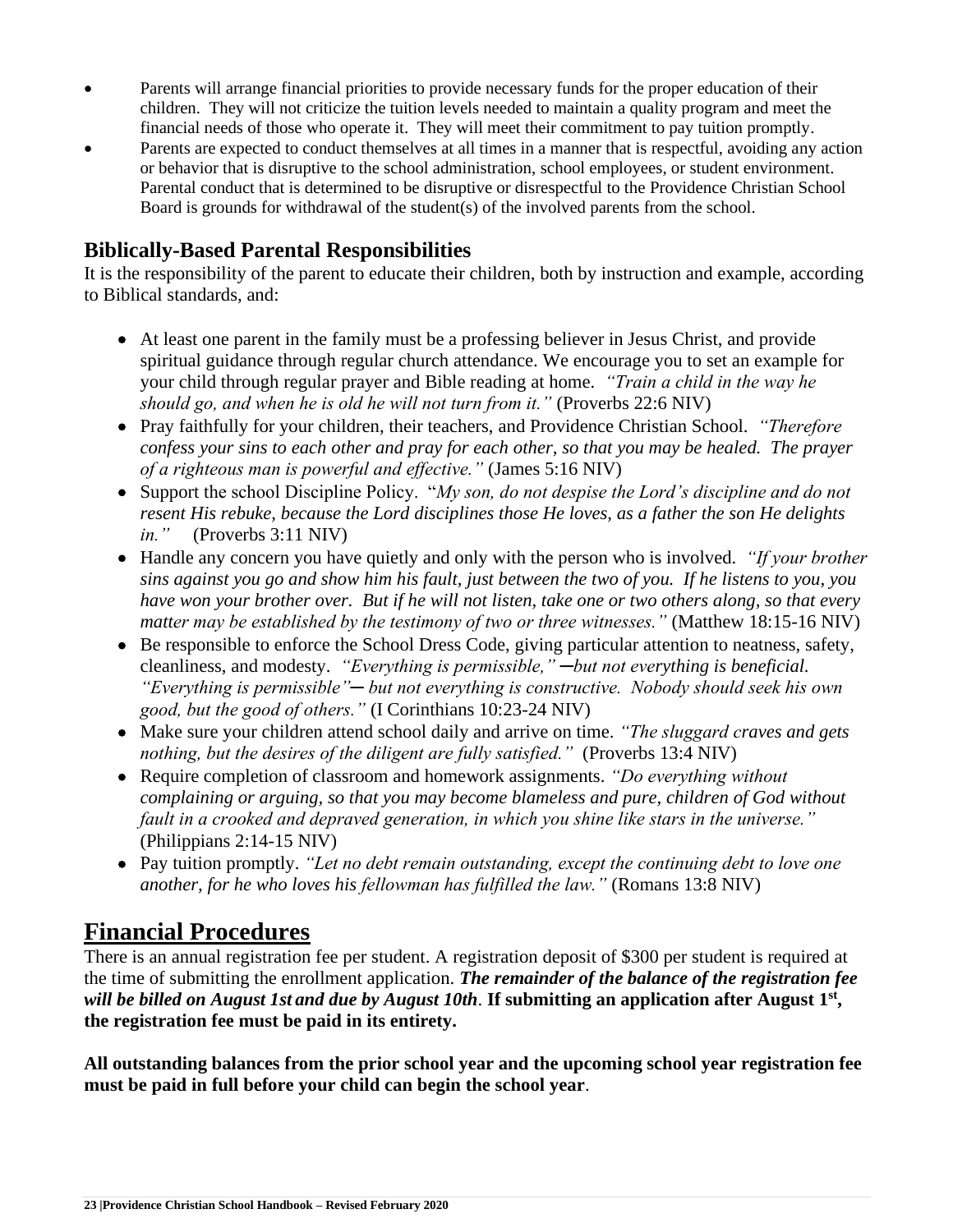#### **Registration Fees**

The registration fee includes: placement assessment, curriculum, annual testing, administrative, and facility fees. The registration deposit fee of \$300.00 is nonrefundable.

*Once school begins, the entire registration fee is nonrefundable.*

# **Tuition Billing**

There are two methods of tuition payment:

• *Annual tuition paid-in-full: Payment-in-full must be made to Providence Christian School by September 10th*

• *Monthly payments through Smart Tuition Service: Smart Tuition takes the annual amount, and divides it into ten installments, with the final payment in June. Payments may be made monthly via: invoice, automatic deduction from checking or savings account or automatic charge to credit card (American Express, Discover, MasterCard, and Visa). All credit cards will include a convenience fee.*

Any student entering (or exiting) Providence Christian School other than the first day of school (or the last day of school), will have a prorated annual tuition to reflect the number of days the student actually attended. No records will be released until tuition is paid in full.

#### **Delinquent Accounts**

There is a nine day grace period for late payments. On the 10<sup>th</sup> day, a \$65.00 late fee is charged. If this payment schedule is not followed or if payments become delinquent, you will be scheduled to meet with the Providence Christian School Board to discuss continued enrollment. The tuition account (including Extended Day and any elective fees) must be paid in full before the student(s) may return to the school.

#### **Report Cards and Assessment Reports**

Final report cards and assessment reports will be mailed after all tuition, Extended Day, and other charges for the school year have been paid in full.

# **Student School Supplies**

All student school supplies for grades 1-12 are to be purchased by the parents. Please refer to the *Student Supply List* on the school website [gopcs.org](http://www.providence.christian.org/) for details.

#### **Miscellaneous Fees**

- There is a \$25.00 charge for returned checks.
- Parents will be billed for book replacements.

*Note: Please do not leave cash in the office if the secretary or bookkeeper is not there to accept it and issue a receipt. Providence Christian School cannot be responsible for cash left in an unattended office.*

#### **Providence Christian School Board Meeting Policies and Procedures**

The board's main purpose is to lead the school by developing and establishing policies that monitor and maintain the school's progress educationally and spiritually.

To do this with professional effectiveness, time is allotted during the Executive Session for this purpose. It is our policy that only board members attend the Executive Session. Open Session is the portion of the board meeting where individuals may come and address the Providence Christian School Board. Anyone wishing to address the Providence Christian School Board is asked to submit a request, including the topic to be addressed, in advance.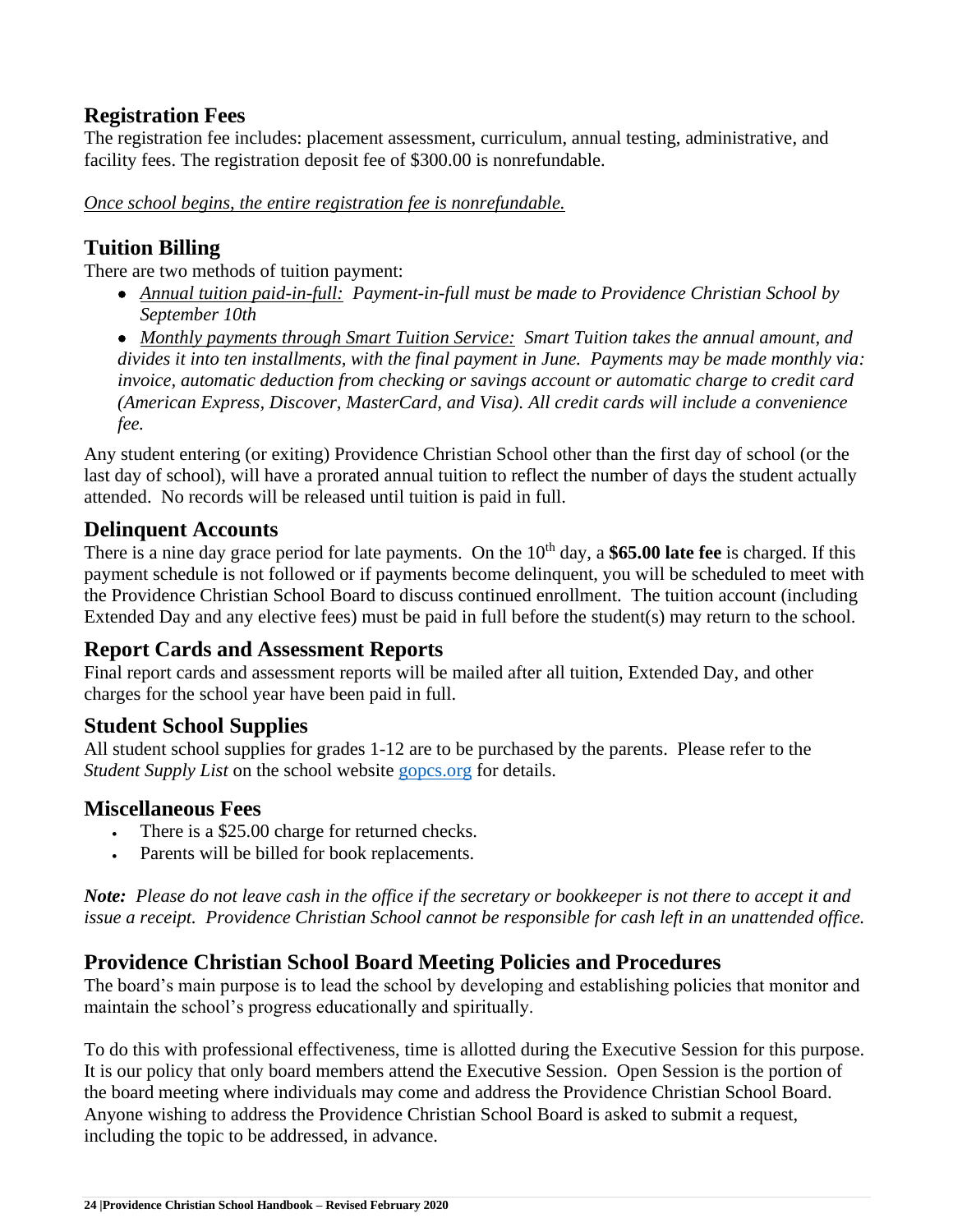This information should be given to the principal/administrator seven days before the next board meeting. This will insure an opportunity for you to discuss your issue with the board.

In addition, anyone who wants to attend a board meeting as an observer, with no intention to address an issue, is more than welcome to attend without submitting a written request. It would be appreciated, however, if persons planning to attend a board meeting would notify the principal/administrator in advance.

#### **Lunchtime Procedures**

Students are to remain in the designated eating areas during lunch. Eating is not permitted in any other area. Common manners and courtesy must be shown during lunch, such as:

- Talking in conversational tones.
- Proper table manners.
- Picking up any food or trash dropped on the tables or the ground.
- Students are not to share food items with each other.

#### *The school does not provide microwave ovens, refrigerators, or hot water for student use.*

#### **Food and Beverage Restrictions on Campus**

- No soda or beverages in cans or bottles.
- No energy drinks and caffeinated beverages. Energy drinks and caffeinated beverages include, but are not limited to: Red Bull, 5-Hour Energy, Rockstar, Monster, Go Girl, Arizona Ice Tea and other tea drinks, Frappuccino's, other coffee drinks, and flavor enhancers with B vitamins (added to water bottles).
- Students are encouraged to not bring candy to school for lunches or snack.
- Students may not chew gum at school.

#### **School Grooming and Dress Code Policies**

*We believe there is a direct relationship between the appearance of students and their conduct, attitude, and seriousness of purpose. Appropriate clothing and a student's general appearance at a Christian school should reflect modesty, moderation, and neatness and should not draw undue attention to the individual. We believe that a school uniform (for grades K-8) best meets these goals with the least problem of enforcement. The dress code policies also apply to field trips, school events, and graduation (unless otherwise stated).* 

#### **General Uniform Standard**

Our goal is for students to be well-groomed and dress modestly and neatly, glorifying God in body and spirit, and not drawing undue attention to themselves. Therefore, the dress code will be strictly enforced.

#### **General Appearance**

- 1. Clothing must be of an appropriate size, neither too small nor too large. Slightly oversized (to allow for a year's growth) is acceptable, but greatly oversized is not acceptable for school attire.
- 2. All shirts and blouses must have collars and must be tucked-in at all times.
- 3. Clothing that is too short is not permitted. Skirts, shorts, skorts or dresses must be longer than mid-thigh or three inches above the knee when kneeling.
- 4. Hair is to be neatly groomed, out of the eyes, and above the eyebrows (when combed straight down).
- 5. Boys' hair length must be above the collar and out of the eyes.
- 6. No "punk" hairstyles are allowed (mohawk, fashion shaved-styles, etc).
- 7. No colored hairstyles are allowed in grades 4K-5.
- 8. Colored hair, using God-given, natural hair colors, is permitted in grades 6-12.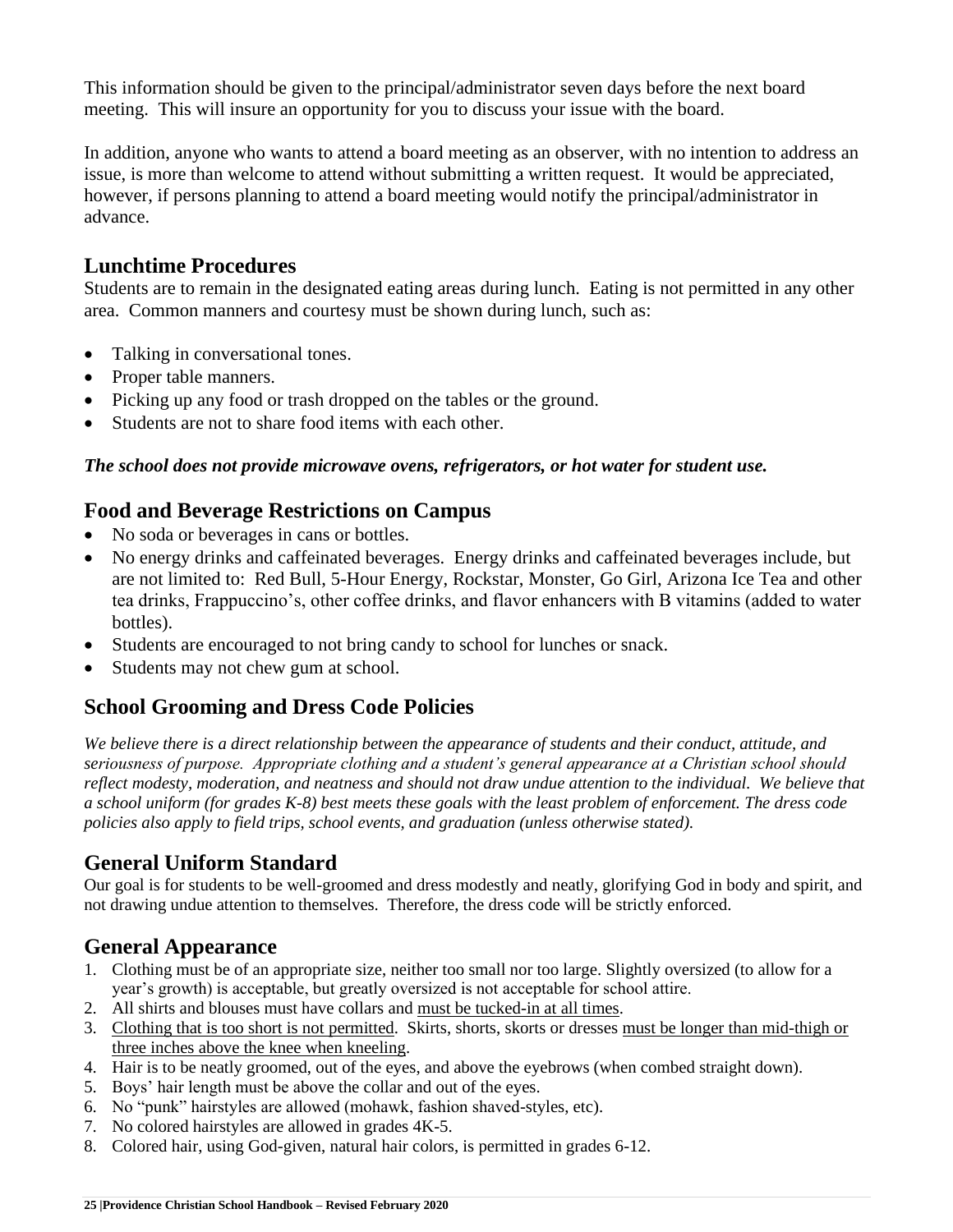- 9. Make-up is not permitted in grades 4K-5; nail polish is not permitted in grades 4K-8.
- 10. Light, natural-looking make-up is permitted for students in grades 6-12 (although, excessive eye make-up is not permitted), and is subject to approval by principal/administrator.
- 11. For safety reasons, excessive jewelry, including dangling earrings, is not permitted.
- 12. Pierced earrings are allowed on girls and in ears only. No other pierced jewelry is allowed on anyone.
- 13. Hats are permitted *outside* and must be worn with the bill forward.
- 14. No writing or graffiti of any kind may be added to clothing, skin, or property; graffiti of the skin refers to and includes, all types of 'body art' and tattoos.
- 15. On Fridays, students are allowed to wear PCS & Jog-a-Thon shirts, and Friday is also "Crazy Sock Day."
- 16. We encourage all of our families to make sure their students are dressed appropriately for the expected daily weather conditions warm, or cold.
- 17. Boy or Girl Scout uniforms and AWANA vests may be worn on meeting days. No sports team jerseys are allowed.
- 18. Denim clothing is not permitted.
- 19. Bike shorts or leggings must be worn under jumpers and skirts.
- 20. If your child chooses to wear layered clothing (turtlenecks, tee-shirts, etc.), all layers should be uniform clothing and colors for grades K-8.

#### **Footwear**

- 1. Footwear should be of an appropriate style (no skulls or gang symbols).
- 2. Shoes and **socks** are to be worn at all times, and shoes must stay snugly on feet.
- 3. *All students* are required to wear or bring sneakers on P.E. days.
- 4. Rain boots are *not* to be worn in the classroom. Fashion boots, however, are permitted if they provide a stable walking surface (no high heels). For safety reasons, sandals, flip-flops, backless shoes, or over-sized boots are not allowed.

#### **Outerwear**

Sweatshirts, jackets, and sweaters *worn in class* must be Providence Christian School approved uniform items. Cold-weather jackets (i.e., parkas) *do not* need to be Providence Christian School uniform items, however they may only be worn outdoors and not in the classroom.

#### **Uniform Specifications (Grades K-8)**

**Girls' Uniforms** *(Only Providence Christian School logo or name allowed on clothing items)* Blouses White, Light Blue

| Short or long sleeves |                                                        |
|-----------------------|--------------------------------------------------------|
| Polo Shirts           | Red, Navy, Light Blue or White                         |
| Short or long sleeves |                                                        |
| Jumpers*              | Navy, Khaki or Hamilton Plaid (also called Navy Large) |
| Skirts*               | Navy, Khaki or Hamilton Plaid (also called Navy Large) |
| Shorts/Skorts*        | Navy, Khaki or Hamilton Plaid (also called Navy Large) |
| $Slacks$ *            | Navy or Khaki                                          |
| Sweaters/Sweatshirts  | Red, Navy, Light Blue or White                         |
| Leggings              | Red, Navy, White, Black                                |

*\*No sweatpants are allowed, except for Middle School PE. Leggings are only to be worn under skirts and dresses, and leggings DO NOT take the place of pants. Shorts, skirts and dresses must still maintain dress code standards and length, even when worn with leggings*.

#### **Accessories:**

\*No skinny cut or tight-fitting pants.

Cotton tights, knee socks, or crew socks Red, Navy, Black, or White (solid color, no designs) Belts Plain black or brown only (*solid color, no rivets, cutouts, sequins, glitter, etc*.)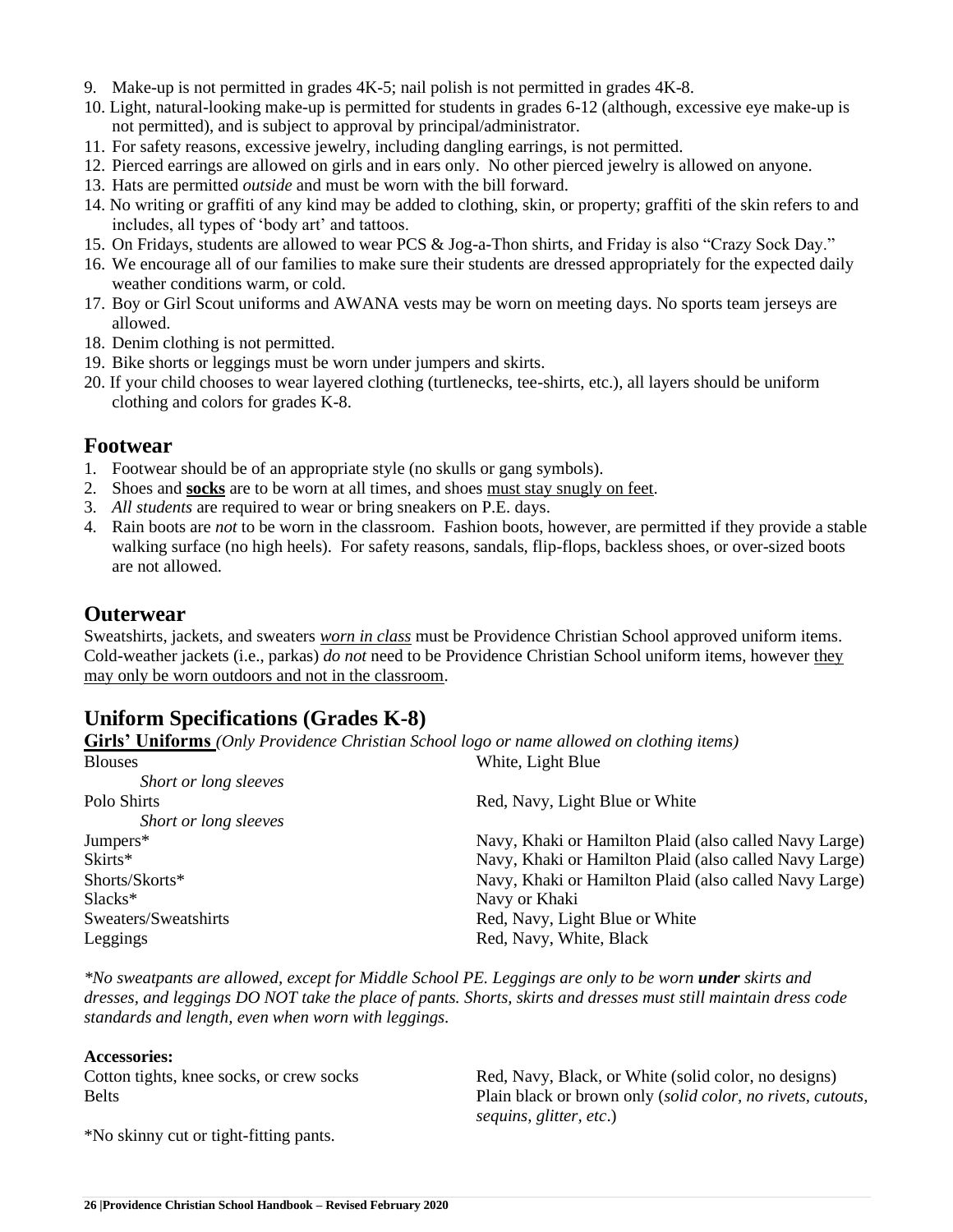**Providence Christian School (including Jog-a-Thon & Cross Country) tee shirts and "Crazy Socks"** may be worn on **Fridays only**. \*Bike shorts or leggings must be worn under jumpers and skirts. All jumpers, skirts, skorts, and shorts must be no shorter than three inches above the knee when the student is kneeling on the ground.

|                      | <b>D</b> 0 fb charactering (Only 1 To retend on Britain Benovi to No of Themic antonical on elements, hermo, |
|----------------------|--------------------------------------------------------------------------------------------------------------|
| Dress Shirts         | Red, Navy, Light Blue or White                                                                               |
| Short or long sleeve |                                                                                                              |
| Polo Shirts          | Red, Navy, Light Blue or White                                                                               |
| Short or long sleeve |                                                                                                              |
| $Slacks$ *           | Navy or Khaki                                                                                                |
| <b>Shorts</b>        | Navy or Khaki                                                                                                |
| Sweaters/Sweatshirts | Red, Navy, Light Blue or White                                                                               |
| Accessories:         |                                                                                                              |
| Socks                | Red, Navy, Black, or White (solid color, no designs)                                                         |
| <b>Belts</b>         | Plain black or brown only (solid color, no rivets or                                                         |
|                      | cutouts)                                                                                                     |

**Boys' Uniforms** *(Only Providence Christian School logo or name allowed on clothing items)*

\*No cargo pants, no skinny cut or tight-fitting pants.

**Providence Christian School (including Jog-a-Thon & Cross Country) tee shirts and "Crazy Socks"** may be worn on **Fridays only**.

**\*Please Note** – the uniform requirement *only* applies to Kindergarten through 8 th grade – **uniforms are not required in our 4K program, and high school has a different dress code.**

#### **High School Dress Code Specifications (Grades 9-12)**

Our goal is for students to be well-groomed and dress modestly and neatly, glorifying God in body and spirit, and not drawing undue attention to themselves. Therefore, the dress code will be strictly enforced. Please also refer to the *General Appearance* and *Footwear* sections listed above for more information.

| <b>Shirts</b>    | Polo or Collared, No T-Shirts                                                             |  |
|------------------|-------------------------------------------------------------------------------------------|--|
| Pants            | No blue jeans/denim (except on occasional "Jeans"<br>Days), no tight fitting/skinny pants |  |
|                  |                                                                                           |  |
| Socks            | Red, Navy, Black, or White (solid color, no designs)                                      |  |
| <b>Outerwear</b> | No inappropriate graphics or symbols permitted.                                           |  |

**Providence Christian School (including Jog-a-Thon & Cross Country) tee shirts and "Crazy Socks"** may be worn on **Fridays only**.

#### **Dress Code Violation**

*What happens if my child is in violation of the dress code policy?*

- **First Violation**: A dress code violation slip will be sent home with your child, indicating the dress code infraction.
- **Second Violation**: Should there be a repeat of a previously specified dress code violation, the parent will be phoned. If the infraction relates to the uniform, the parent will be asked to bring the appropriate clothing to school.
- **Third Violation**: The parent and student will be required to meet with the principal/administrator if the specified violation is repeated.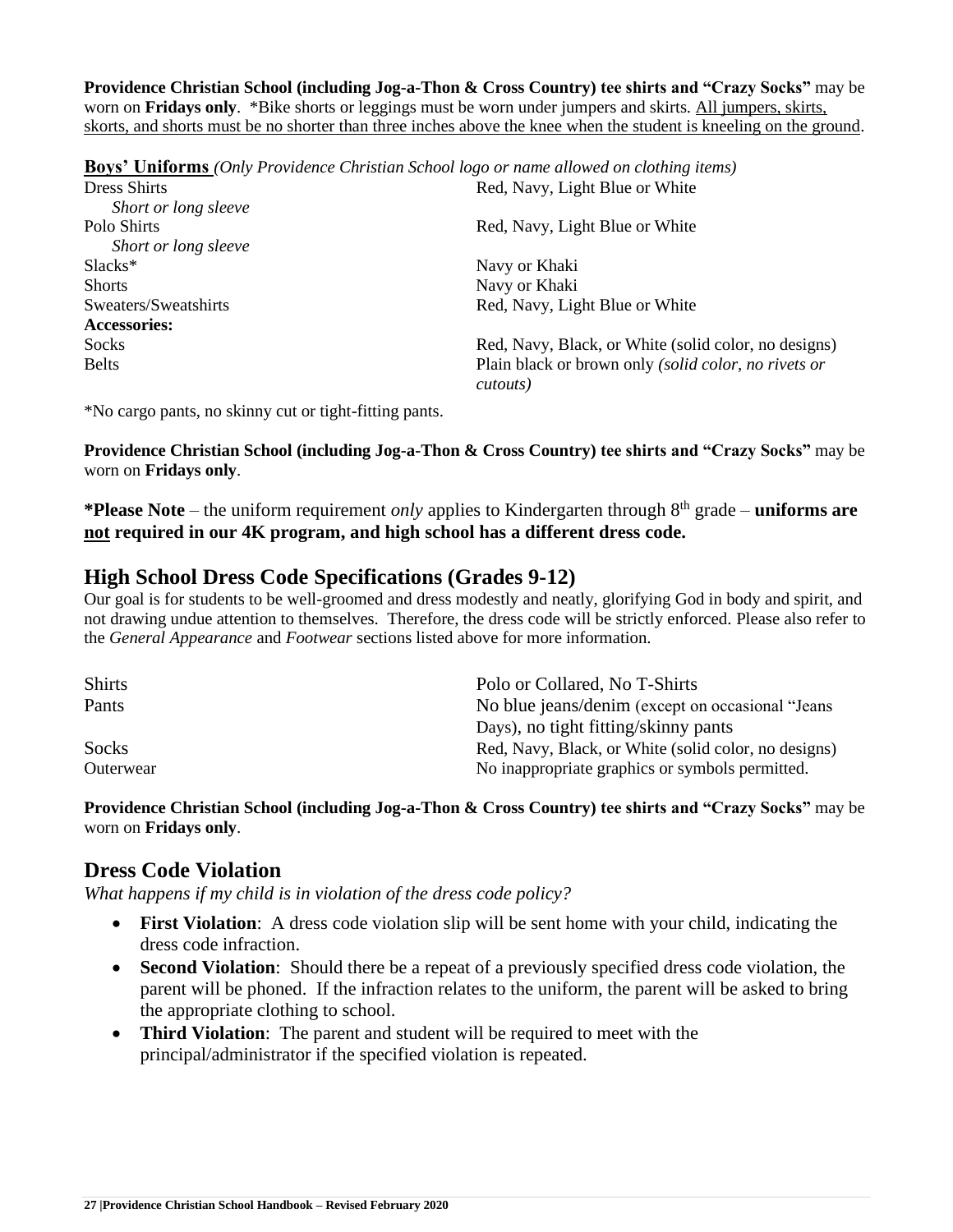#### **Physical Education Uniforms—grades 6-12**

Students will supply a tee-shirt, gym shorts, sweatpants, socks (*red, navy, beige, or white per dress code*) and running shoes for P.E. Students must also supply a mesh bag for the storage of P.E. clothing. Tee-shirts may not be tight-fitting or transparent. Girls P.E. gym shorts must still maintain dress code length, which is as follows: All shorts must be no shorter than three inches above the knee when the student is kneeling on the ground. P.E. clothing will need be taken home each week for laundering and returned the following week for class.

*Failure to dress-down for P.E. will result in the following:*

- If the student arrives for P.E. in attire that does not meet the requirements of the P.E. dress code policy, he/she will not be allowed to participate in the class until the problem has been rectified. Once rectified, the student will be allowed to join the class for the remainder of the P.E. period and will be given a written assignment to take home, complete, have signed by his/her parents, and return to the P.E. instructor the next school day.
- If the uniform violation cannot be immediately rectified, then the student will not be allowed to join the class, but will instead be directed to the school office where he/she will remain until the end of the P.E. period. During that P.E. period the student will be given a written assignment to be completed during that class period and turned in to the P.E. instructor. The parents will also be notified of these events.

In both of the above cases, the P.E. instructor will provide the principal/administrator with the written assignments in the event that any further actions need to be taken (i.e., if the number of violations exceeds three, or if the student's attitude upon receiving his/her discipline is poor).

# **Field-Trip Policies and Information for Drivers**

- 1. All drivers (driving children other than their own) and volunteers for field trips **MUST** have a background check. For the required form, and additional information and required forms such as the Providence Christian School Morality Statement, Lifestyle Statement, and Statement of Faith, please see the school office. Parents are responsible for the fee associated with this requirement.
- 2. All students MUST turn in a signed Parent Permission form to leave the school, and teachers MUST have a signed emergency form for each child.
- 3. It is now preferred that a parent or guardian attend all field trips with their student unless prior arrangements have been made and an additional form (available in the office) has been turned into the office giving your parental permission to the person with who your student will be riding with, releasing PCS of all liability.
- 4. Students are to be instructed that they are representing Jesus, their school, and their parents and are to act accordingly.
- 5. Any misbehavior or inappropriate behavior must be reported to the teacher when the group returns to the school; appropriate discipline will be administered.
- 6. Students must obey all school rules at all times while they are away from school on field trips.
- 7. Siblings are permitted on field trips with the teacher's permission. Keep in mind that on some trips it is not appropriate for siblings to attend.
- 8. The teacher, before departure and return, will assign all students to specified vehicles.
- 9. Prior to driving on any field trip, all parent drivers (driving children other than their own) are to leave with the receptionist a copy of their **proof of current insurance**, a current **DMV printout** of their driving record (which will remain valid for one year from the date obtained), and a copy of their **California Driver's license**. This is for the children's safety and Providence Christian School's liability in case of an accident. Additionally, all parent drivers shall have proof of insurance and a valid California Driver's license in their immediate possession for the duration of the field trip.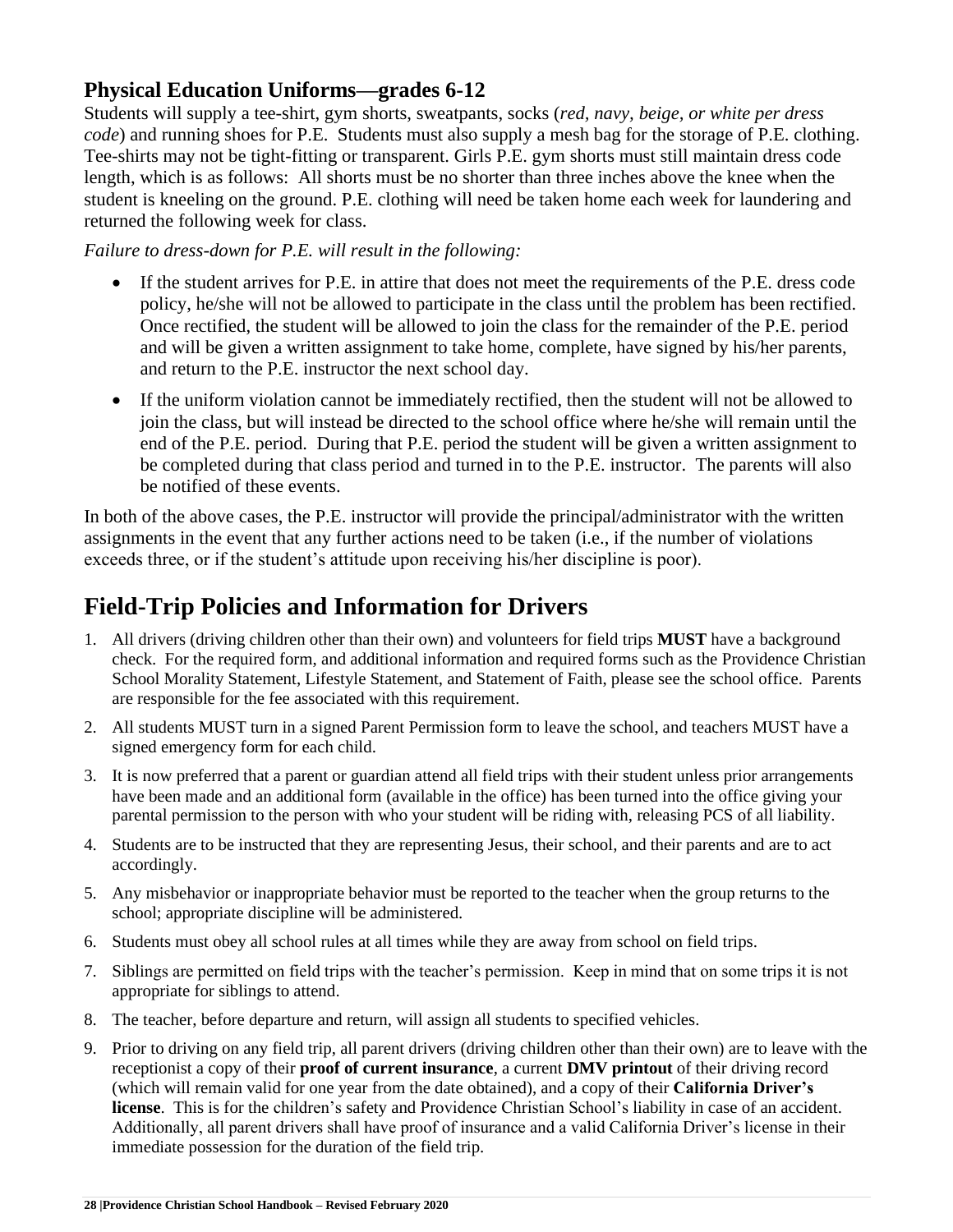- 10. All drivers will have each student buckled in an individual seat belt.
- 11. All vehicles are required to keep within close proximity of each other.
- 12. All vehicles are to arrive at their destination within a specified period.
- 13. All stops for food, gasoline, etc. must be discussed with the teacher in charge.
- 14. All drivers are to obey all speed limits and traffic laws.
- 15. All drivers will abstain from conversing on cell phones or texting while driving.
- 16. Drivers are not allowed to carry firearms in their vehicle while driving Providence Christian School students.
- 17. Drivers are not allowed to carry alcoholic beverages in their vehicle while driving Providence Christian School students.

#### *Drivers Remember…*

*Please do a vehicle-check prior to the field trip: check fluid levels, fuel level, tire pressure, etc., to be sure your vehicle is in the best condition possible for the trip. Please do not make un-scheduled stops; keep to the planned itinerary.*

# **Homework Guidelines**

#### **Purpose of Homework**

- To establish the habits of study at home and to establish the responsibility connected with taking a school assignment home and bringing it back to school completed
- To practice and apply some of the skills being used in the classroom
- To acquaint parents with the work their child is doing
- To provide a wise use of leisure time
- To participate in activities that further challenge the ability of the student
- For academic remediation or reinforcement

#### **Usual Homework Assignments (may include one or more of the following)**

- Completion of work begun but not finished in class (when ample time was given to complete the work during class)
- Read current reading textbook (assignments should be read orally to parents), recreational reading, and book reports.
- Spelling list or word study
- Arithmetic drill or practice
- Creative writing
- Bible memory work
- Preparation for tests
- Science experimentation, preparation or collection of exhibits
- Research or written assignments

#### **Absent Work Policy**

When your child is absent, parents are encouraged to request missing work by calling the office. The office staff will inform your student's teacher, and they will have the absent work available for you to pick up on the front counter after 3:30pm. If you would like homework to be sent home with your absent student's sibling at 3:00pm, prior arrangements must be made a day in advance. This allows the teachers to focus on teaching, and to have ample time to meet the needs of absent students after the teaching day is completed.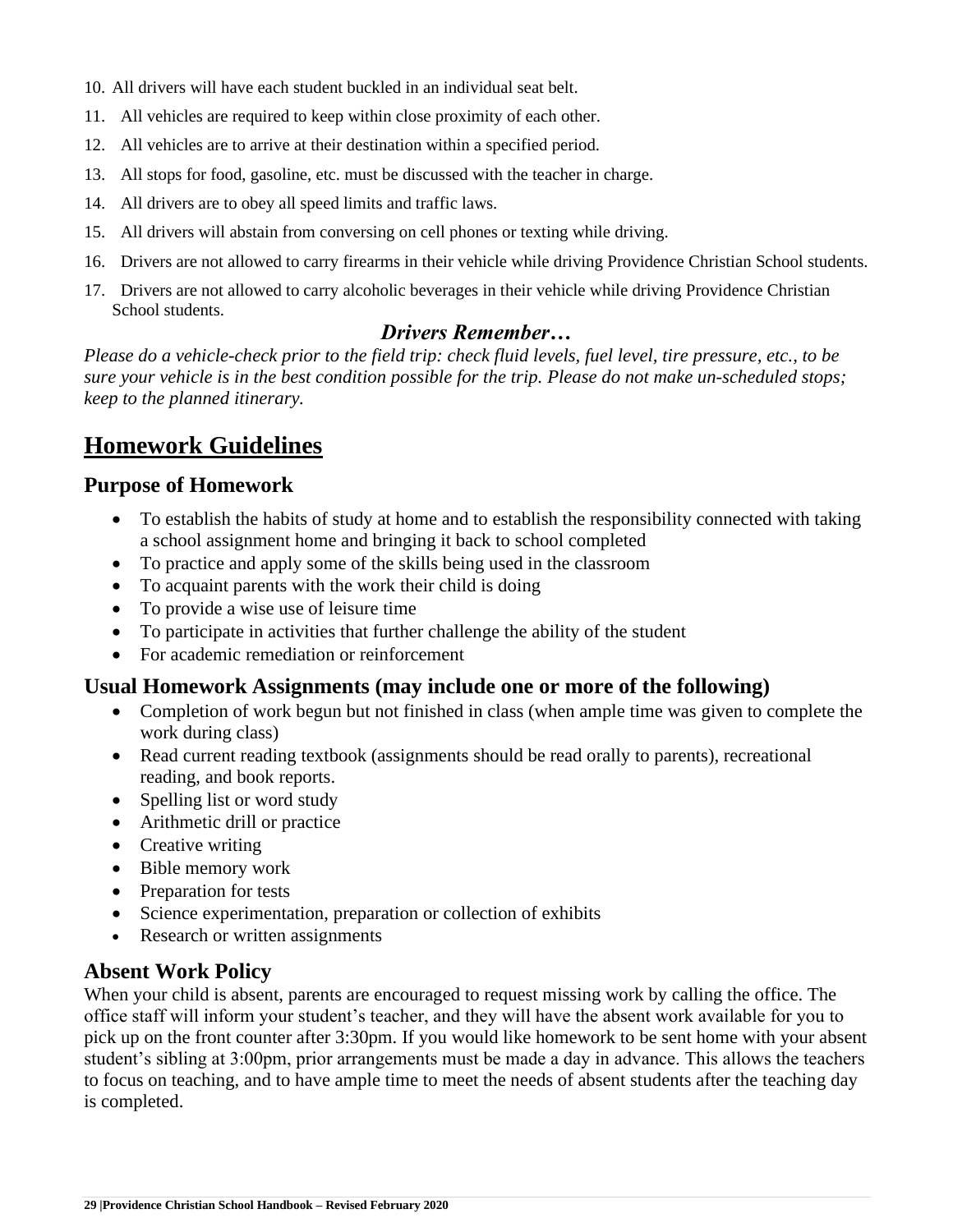#### **Parents' Responsibilities**

- 1. Set a definite time and place for study.
- 2. Take an active interest in what your child is doing.
- 3. Give encouragement, but do not do the work for your child.
- 4. Give personal supervision where it is needed.
- 5. Follow the teacher's methods used in school, if possible. If in doubt, ask your child's teacher.
- 6. The parent signature in the homework book is an acknowledgment that you are aware of your child's assignment, NOT that the child did the work. Please note in your child's homework book if homework is incomplete due to family business or personal reasons. Otherwise, an unsigned homework book will result in disciplinary action (e.g., time-out at lunch or break).

# **Homework Time Guidelines**

The following amounts of time per session are recommended for student homework each day:

| Grade 1: | 15-30 minutes | Grade 4: | 1 hour maximum                     |
|----------|---------------|----------|------------------------------------|
| Grade 2: | 15-30 minutes |          | Grades $5-6$ : 1.5 hour maximum    |
| Grade 3: | 30-45 minutes |          | Grades $7-12$ : 1.5-2 hour maximum |

The time guidelines do not include work that was to be completed during class. These times are approximate and will vary from student to student.

# **Middle School & High School Promotion**

In order for a student to be promoted from grades 6-12, he/she must show proficiency in the required classes:

- Bible
- Language Arts
- Science
- Math
- History
- Physical Education

The student may not be promoted to the next grade if:

- 1. He/she receives an "F" grade for two quarters in any one of the required classes.
- 2. He/she maintains a grade point average below 2.0 for any two quarters.

A student may be placed on academic probation at any time. In the event that the conditions of academic probation are not fulfilled, a student may be asked to repeat the grade and/or withdraw from the school.

# **Academic Probation and Contract**

A student may be placed on academic probation when the student's GPA is lower than 2.0 and/or homework is not turned in on time for any one quarter. The student will remain on probation until the GPA is at or above 2.0 and/or homework is turned in on time for a full quarter.

If a student becomes eligible for academic probation, the parents will be contacted to schedule an academic probation conference. The student will be required to follow the established academic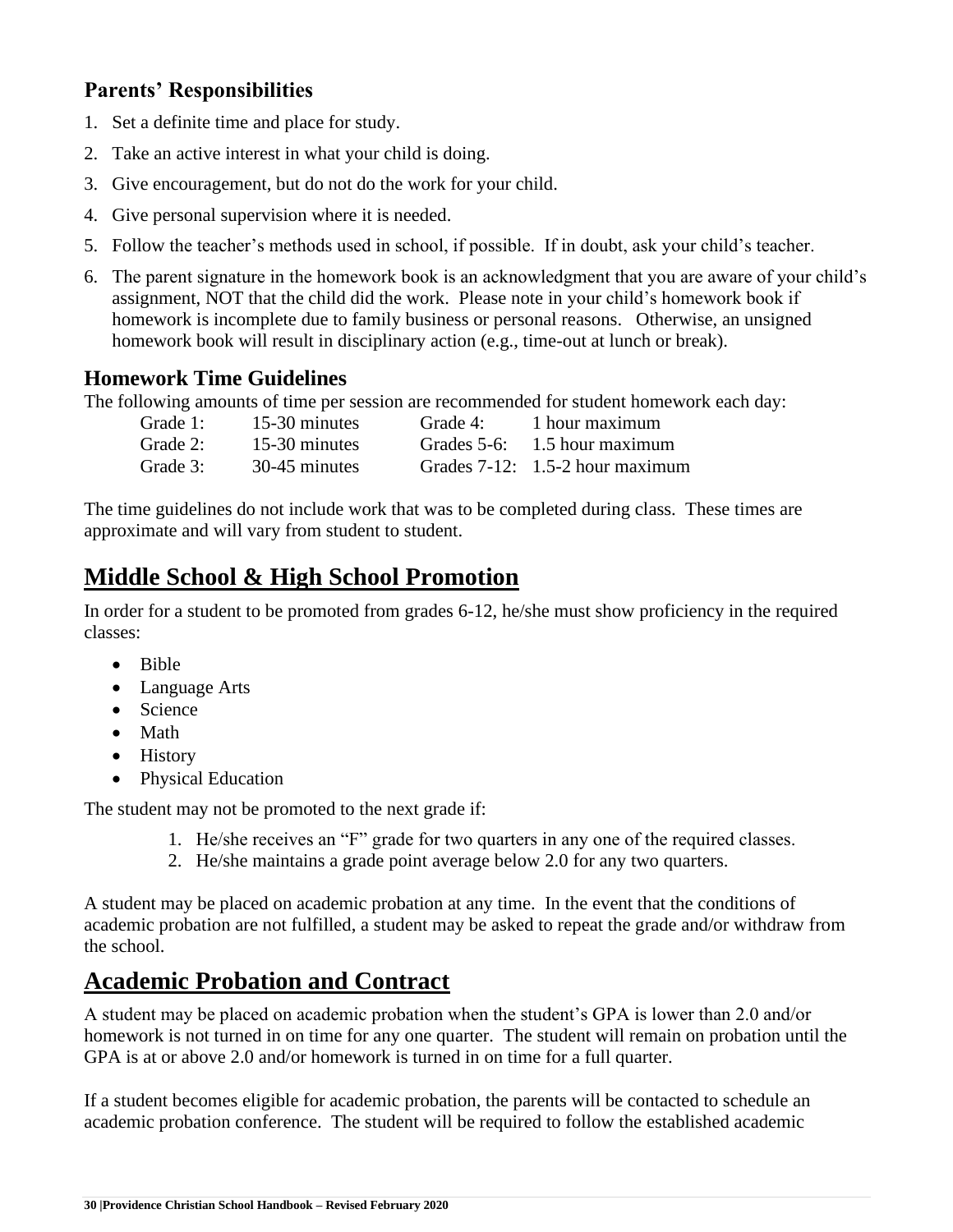contract. If the student's GPA remains below 2.0 and/or he/she refuses to turn in homework in a timely manner for two consecutive quarters, he/she may be asked to withdraw from the school.

# **Miscellaneous**

#### **Hand Sanitizer Use On Campus**

Students are required to have written parental permission and adult supervision to use hand sanitizer on campus; students are not permitted to keep personal hand sanitizer with them in the classroom, any hand sanitizer brought from home must be managed by the teacher.

*Reasons and Concerns:*

- Hand sanitizer can cause poisoning, particularly for young children who are attracted to the fun scents and bright colors of many sanitizers
- Most sanitizers contain 60%-90% alcohol (commonly ethyl or isopropyl alcohol)—a stronger concentration than most hard liquors. Even a small dose can be dangerous if ingested, leading to dizziness, slurred speech, headaches, and even brain damage or fatalities in extreme cases
- Sanitizers can aggravate existing cuts or scrapes and cause burning, itching, or rashes. Ineffective use can also leave hands still dirty even after applying the sanitizer
- Due to the high alcohol content, hand sanitizers are highly flammable

#### *Procedures*

- 1. Parents are required to document their permission or declination of hand sanitizer use on the student's emergency form.
- 2. Students that are given parental permission to use school-provided hand sanitizer will be supervised by an adult whenever the sanitizer is dispensed.
- 3. A Hand Sanitizer Permissions list will be kept in each classroom, so that each classroom has access to which students do not have permission to use hand sanitizer.

Keeping hands clean is one of the most important steps we can take to avoid getting sick and spreading germs to others. It is best to wash your hands with soap and clean running water for 20 seconds. Soap and water are available in most classrooms and all restrooms on campus. Parents are encouraged to teach their children how to properly wash their hands. However, if soap and clean water are not available, using alcohol-based hand sanitizers can help reduce the number of germs on skin and are fast acting.

#### **Lost and Found**

A Lost and Found area is available at the school. Unclaimed items will be donated to worthy charities at various times during the year. **Providence Christian School is not responsible for lost or damaged personal items**.

#### **Class Parties**

Class parties will be held at the discretion of the teacher and with the approval of the principal/administrator.

#### **Daily Commuting**

Because of the expense of daily transportation, busing is not feasible at this time. Parents are, therefore, encouraged to form carpools to bring students to and from school.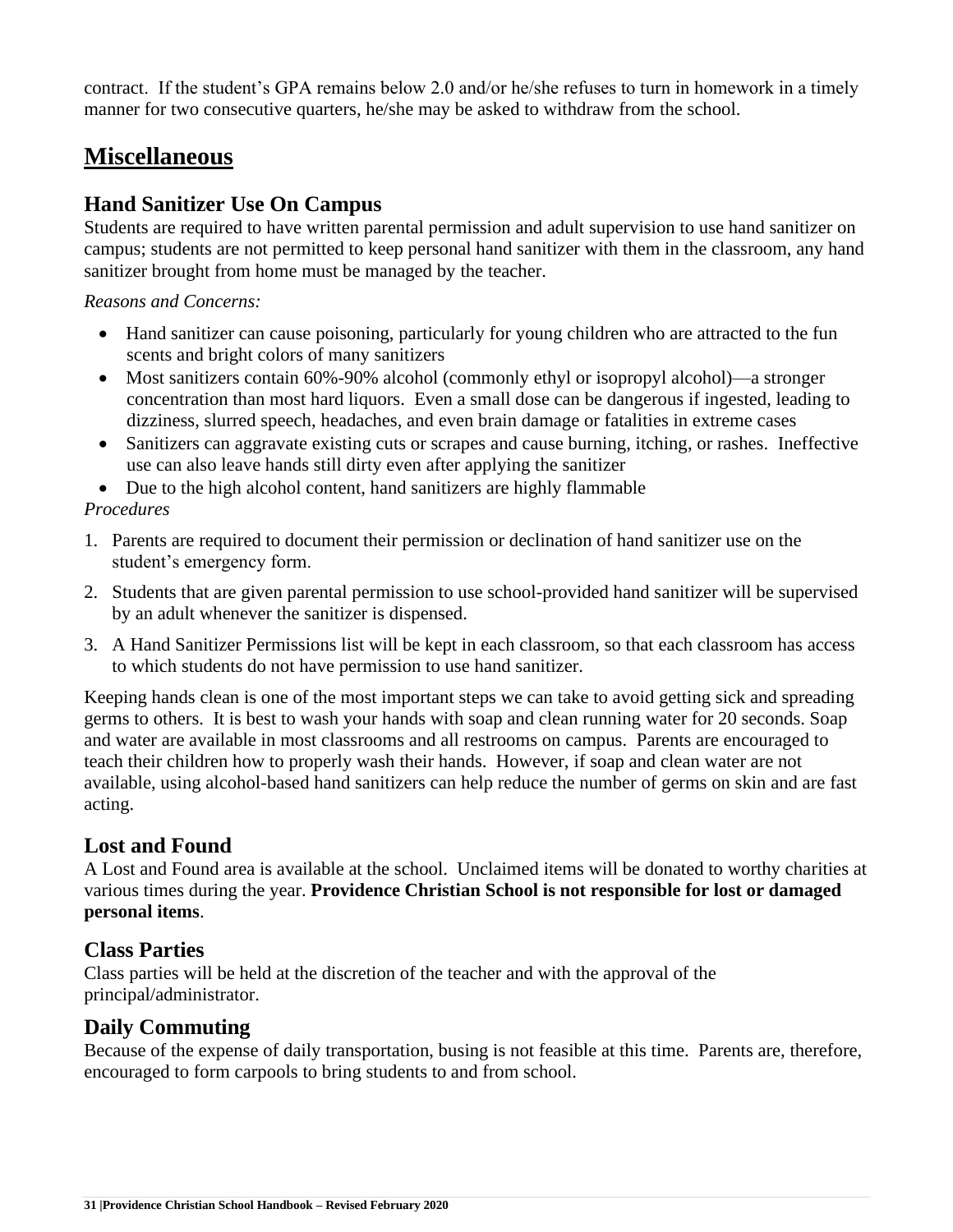#### **Student Drivers**

- Must have written parental permission on file in the school office.
- Must park in the upper parking lot, following all pick-up/drop-off map guidelines
- Students may not visit their car during normal school hours without direct permission from their teacher
- PCS is a closed campus Students may not leave the campus during lunch breaks or normal school hours without direct permission from parent/teacher

#### **Annual Pick-up and Drop-off Reminder Letter**

Dear PCS Parents,

As we enter a new year, it is important to revisit some safety issues regarding student drop-off and pick-up procedures.

**Drop-off:** The lower driveway drop-off zone has been designed with directional cones and barricades to assist with safety and optimal traffic flow, and we ask that you please stay within their boundaries. In the event that the cones are not present, please use the following instructions – the absence of cones does not imply that the rules no longer apply.

We ask that parents please pull to the curb area within the designated drop-off zone, place your vehicle in "park," and wait for a PCS staff member to assist your child(ren) from the vehicle before placing the vehicle back into gear. After your child is safely out of the vehicle and you are ready to exit, please follow the PCS Drop-off & Pick-up Map, and continue on around past the Chapel/Extended Day Building, up and around the main church parking lot, and back down the school's driveway **– do not exit down the church driveway near the playground or at Sports Club Drive**. It is vitally important that everyone follow these rules, as they are in place for your safety and to keep the flow of traffic consistent.

**Pick-up**: As always, you may pick up your child(ren) in the office before the students go out for the pick-up line, around 2:55-3:00pm. However, once the students have gone outside into the pick-up area, you may *only* pick them up by driving through the pick-up line or waiting down in the Extended Day/lunch table area until the students are brought down for Extended Day check-in. **For the safety of you and your child, please remain in your vehicle - you may not walk through the cars in the pick-up lines.** 

The pick-up area has been designed to accommodate two lanes for student pick-up. We ask that parents please pull forward to the pick-up area and place your vehicle in "park." One of the staff members will confirm with you which student(s) you are picking up, and will then bring the child(ren) to your vehicle. In the interest of safety, please *do not pass* any vehicles in the pick-up area (unless directed to do so by a PCS staff member). Please refrain from making phone calls or sending text messages while waiting in the pick-up area.

We also ask that you **do not use Sports Club Drive as an entrance or the exit at any time,** and for your safety and the safety of others, there should be no U-turns made around the cones at any time. Also, p*lease note the campus speed limit is five miles per hour.*

We understand that drop-off and pick-up times can be hectic when added to already busy daily schedules. We know your child's welfare is of utmost importance to you, as it is to us, so we appreciate your cooperation and your patience. We look forward to a safe and enjoyable school year! If there are questions or concerns about the drop-off or pick-up procedures, please feel free to contact me, 530.672.6657.

In His Service,

Gail Gilbertson Administrator/Principal